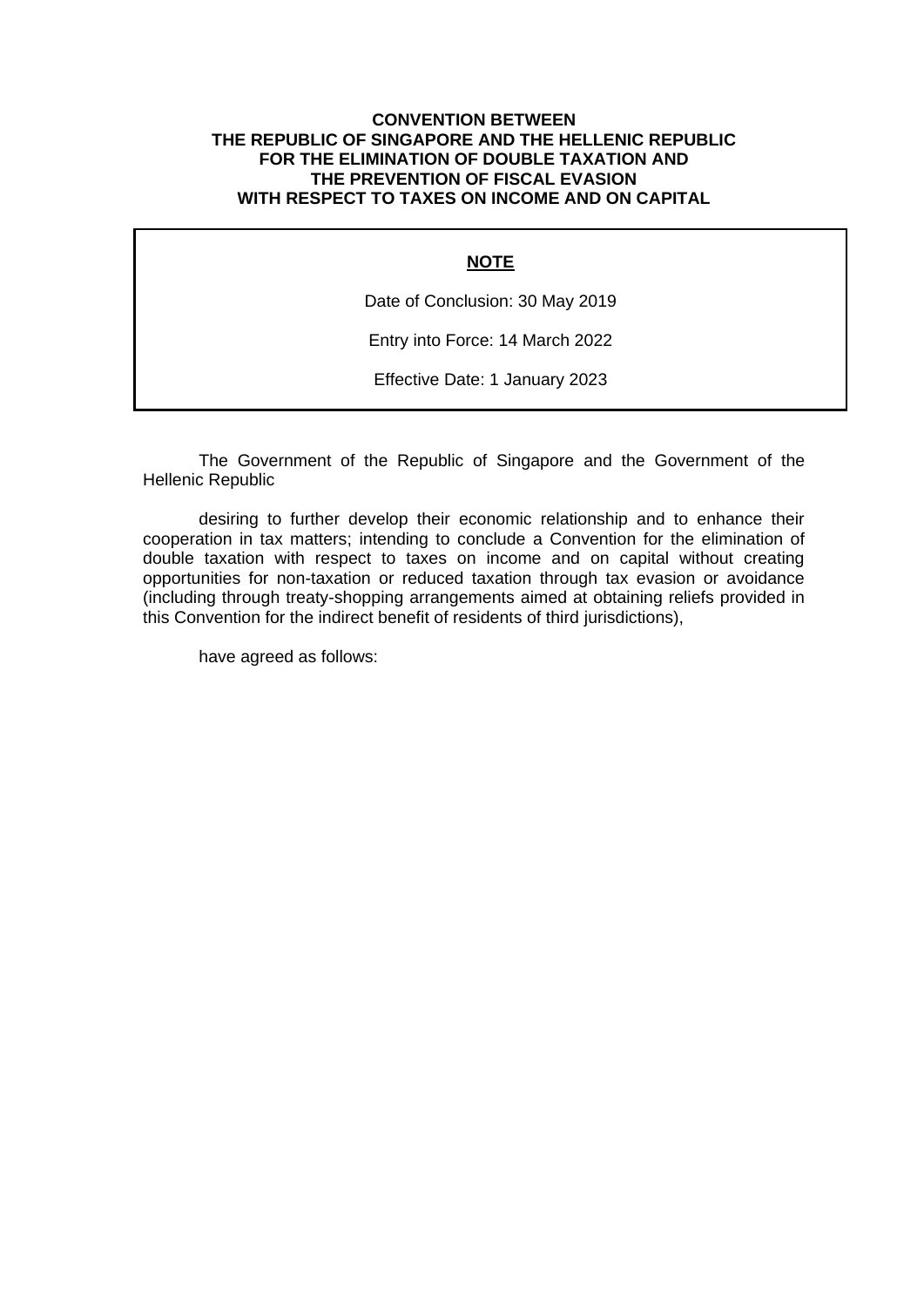### **CHAPTER I SCOPE OF THE CONVENTION**

# **Article 1 – PERSONS COVERED**

1. This Convention shall apply to persons who are residents of one or both of the Contracting States.

2. This Convention shall not affect the taxation, by a Contracting State, of its residents except with respect to the benefits granted under paragraph 3 of Article 7, paragraph 2 of Article 9 and Articles 18, 19, 23, 24, 26 and 28.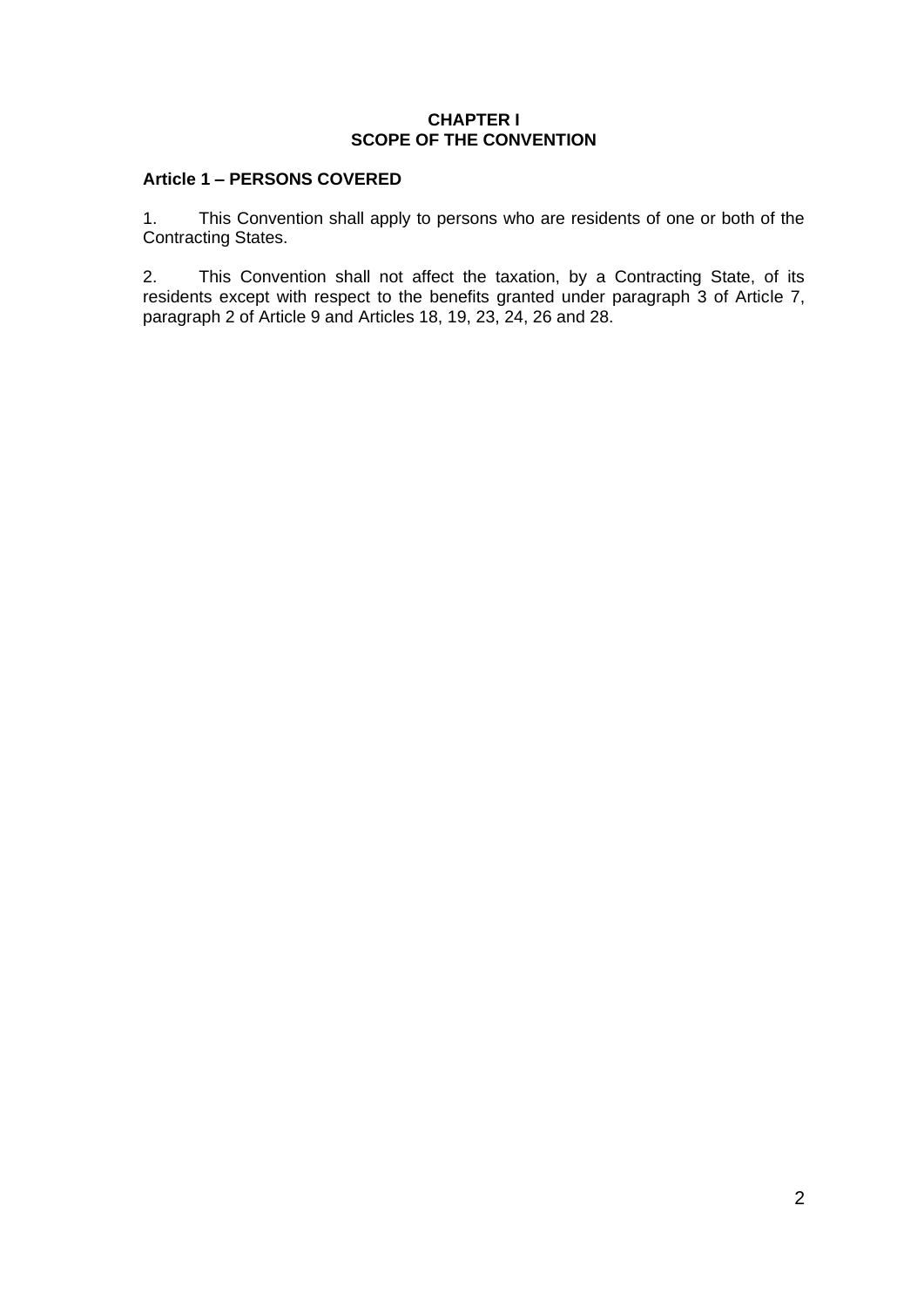# **Article 2 – TAXES COVERED**

1. This Convention shall apply to taxes on income and on capital imposed on behalf of a Contracting State or of its political subdivisions or local authorities, irrespective of the manner in which they are levied.

2. There shall be regarded as taxes on income and on capital all taxes imposed on total income, on total capital, or on elements of income or of capital, including taxes on gains from the alienation of movable or immovable property, as well as taxes on capital appreciation.

- 3**.** The existing taxes to which the Convention shall apply are in particular:
	- (a) In the case of the Hellenic Republic:
		- (i) the income and capital tax on natural persons;
		- (ii) the income and capital tax on legal persons;

(hereinafter referred to as "Hellenic tax").

- (b) In the case of Singapore:
	- (i) the income tax;

(hereinafter referred to as "Singapore tax").

4. The Convention shall apply also to any identical or substantially similar taxes that are imposed after the date of signature of the Convention in addition to, or in place of, the existing taxes. The competent authorities of the Contracting States shall notify each other of any significant changes that have been made in their taxation laws.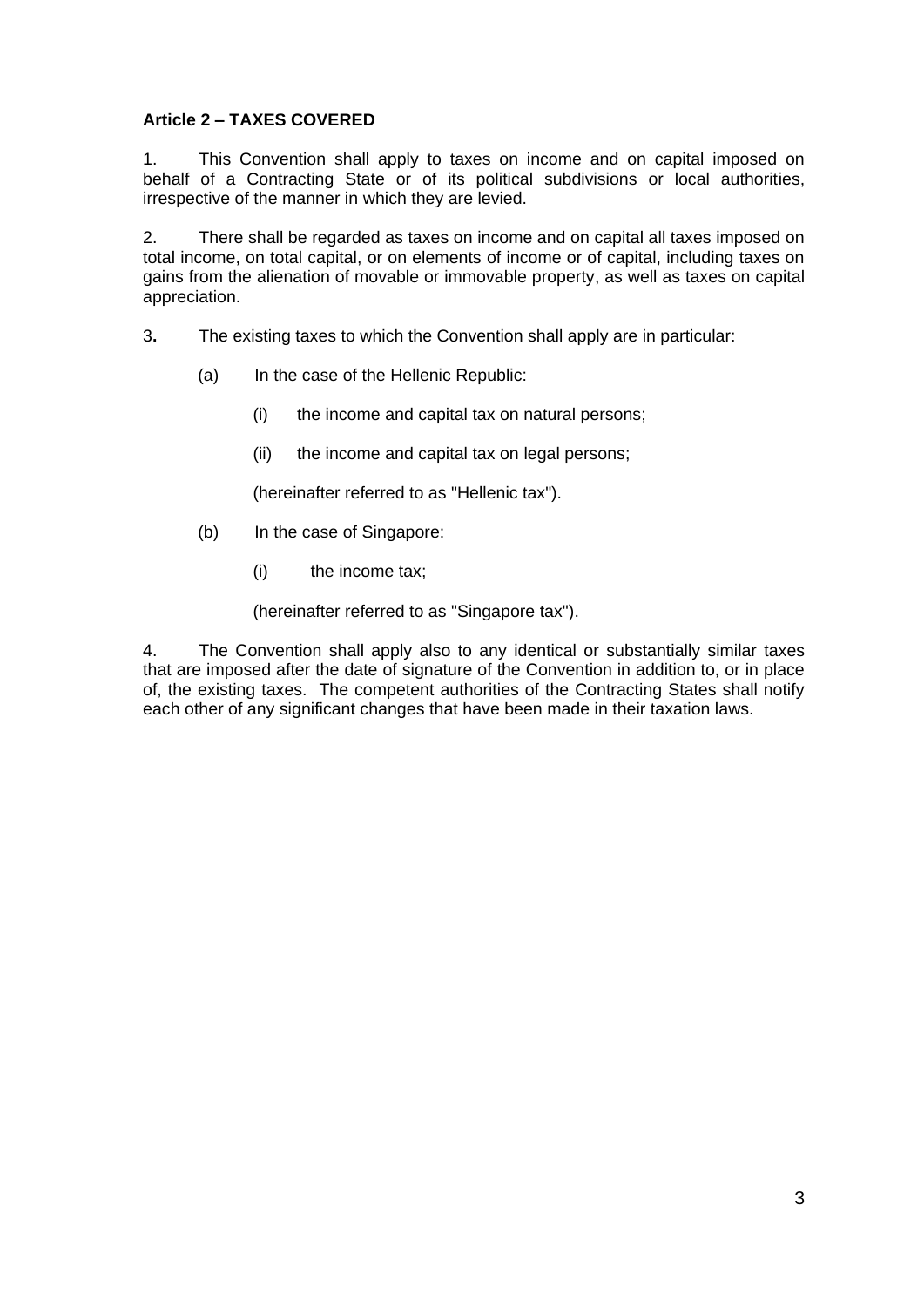### **CHAPTER II DEFINITIONS**

### **Article 3 – GENERAL DEFINITIONS**

- 1. For the purposes of this Convention, unless the context otherwise requires:
	- (a) the terms "a Contracting State" and "the other Contracting State" mean the Hellenic Republic or Singapore as the context requires;
	- (b) the term "Hellenic Republic" means the territory of the Hellenic Republic, including territorial sea and national airspace, as well as maritime areas, over which the Hellenic Republic exercises or shall exercise sovereignty, sovereign rights or jurisdiction, in accordance with international law;
	- (c) the term "Singapore" means the Republic of Singapore and, when used in a geographical sense, includes its land territory, internal waters and territorial sea, as well as any maritime area situated beyond the territorial sea which has been or might in the future be designated under its national law, in accordance with international law, as an area within which Singapore may exercise sovereign rights or jurisdiction with regard to the sea, the sea-bed, the subsoil and the natural resources;
	- (d) the term "person" includes an individual, a company and any other body of persons;
	- (e) the term "company" means any body corporate or any entity that is treated as a body corporate for tax purposes;
	- (f) the term "enterprise" applies to the carrying on of any business;
	- (g) the terms "enterprise of a Contracting State" and "enterprise of the other Contracting State" mean respectively an enterprise carried on by a resident of a Contracting State and an enterprise carried on by a resident of the other Contracting State;
	- (h) the term "national", in relation to a Contracting State, means:
		- (i) any individual possessing the nationality or citizenship of that Contracting State; and
		- (ii) any legal person, partnership or association deriving its status as such from the laws in force in that Contracting State;
	- (i) the term "international traffic" means any transport by a ship or aircraft, except when the ship or aircraft is operated solely between places in a Contracting State;
	- (j) the term "business" includes the performance of professional services and of other activities of an independent character;
	- (k) the term "competent authority" means: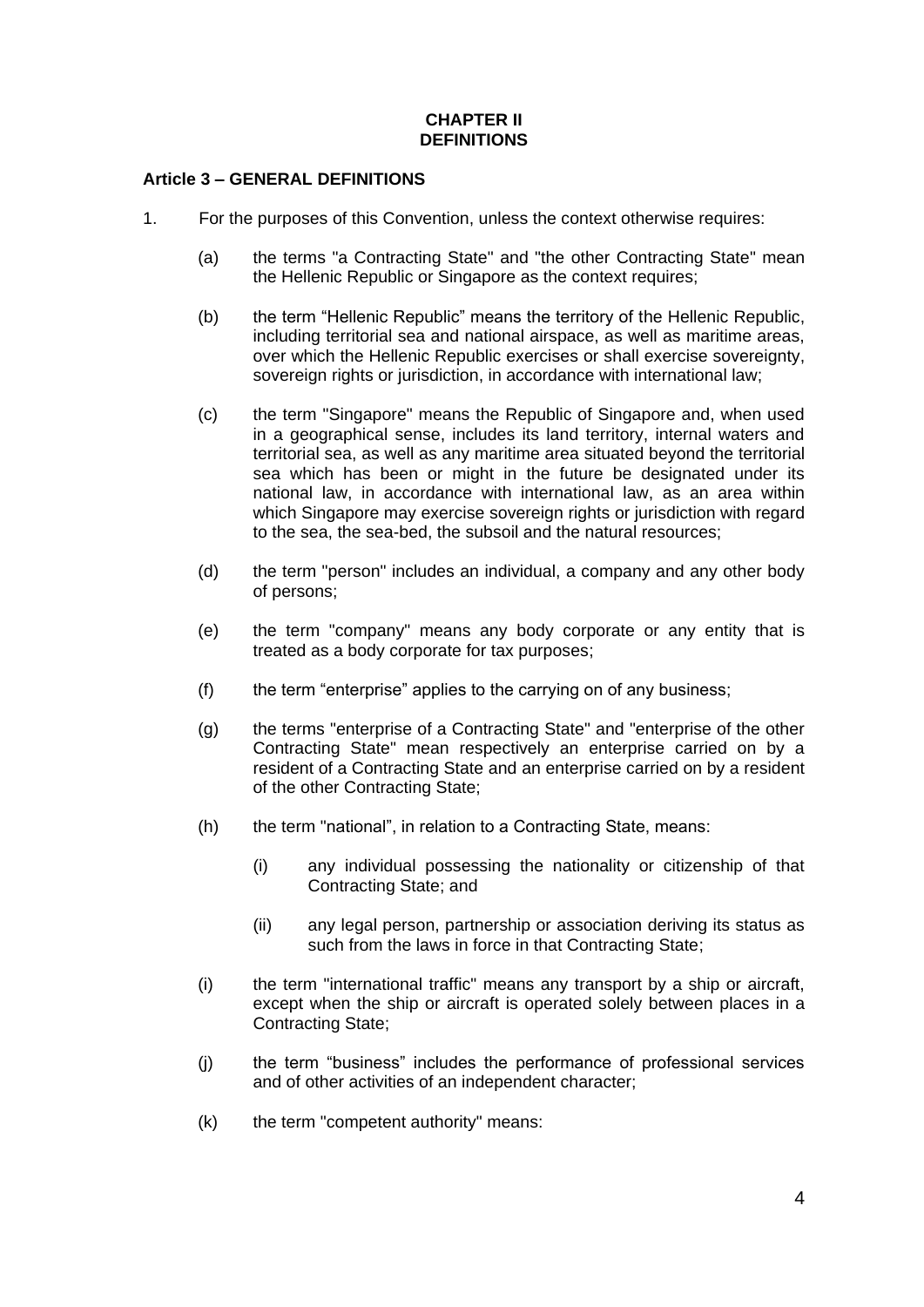- (i) in the Hellenic Republic, the Minister of Finance or his authorised representative;
- (ii) in Singapore, the Minister for Finance or his authorised representative.

2. As regards the application of the Convention at any time by a Contracting State, any term not defined therein shall, unless the context otherwise requires, have the meaning that it has at that time under the law of that State for the purposes of the taxes to which the Convention applies, any meaning under the applicable tax laws of that State prevailing over a meaning given to the term under other laws of that State.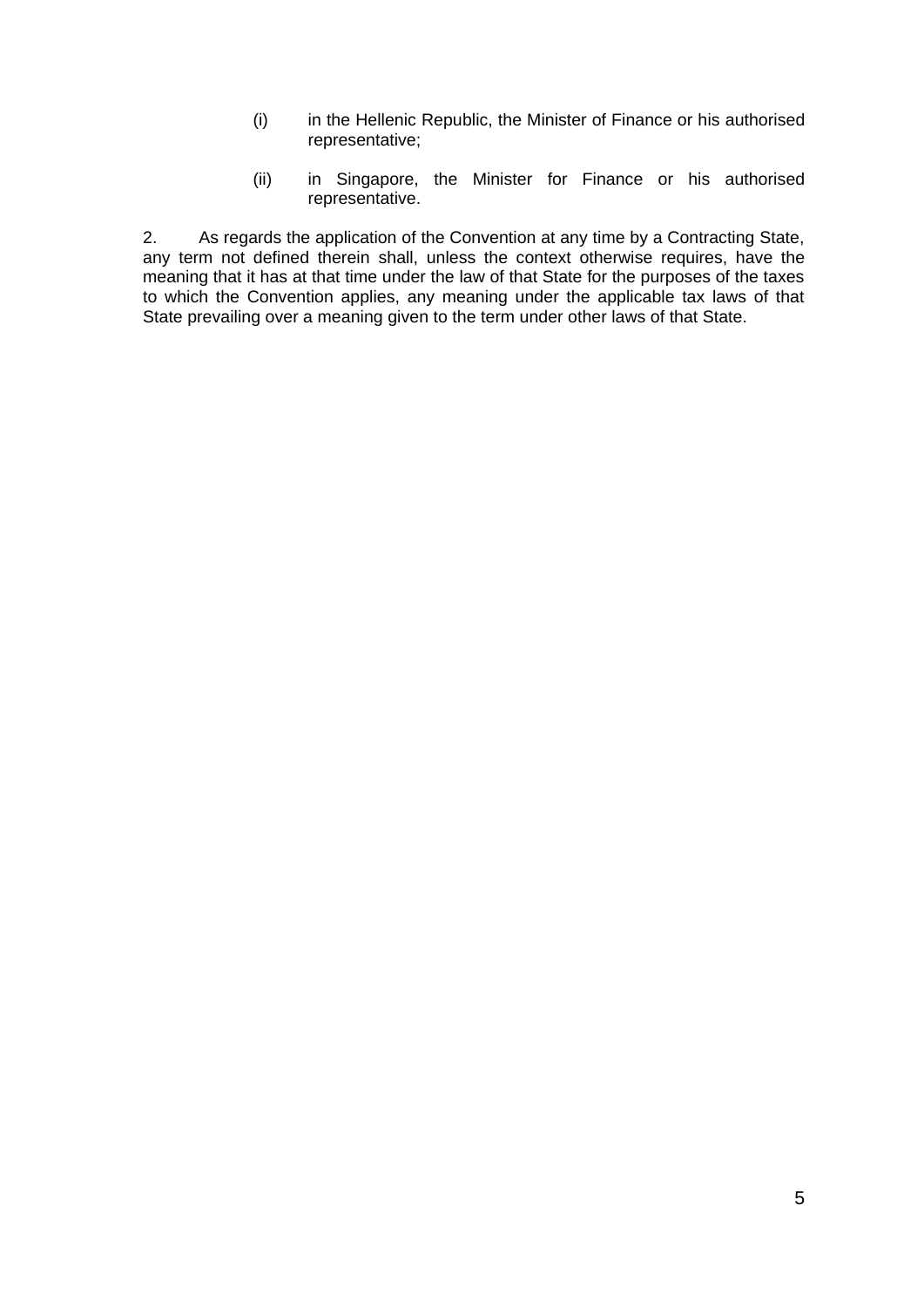# **Article 4 – RESIDENT**

1. For the purposes of this Convention, the term "resident of a Contracting State" means any person who, under the laws of that State, is liable to tax therein by reason of his domicile, residence, place of management or any other criterion of a similar nature, and also includes that State and any political subdivision or local authority or statutory body thereof.

2. Where by reason of the provisions of paragraph 1 an individual is a resident of both Contracting States, then his status shall be determined as follows:

- (a) he shall be deemed to be a resident only of the State in which he has a permanent home available to him; if he has a permanent home available to him in both States, he shall be deemed to be a resident only of the State with which his personal and economic relations are closer (centre of vital interests);
- (b) if the State in which he has his centre of vital interests cannot be determined, or if he has not a permanent home available to him in either State, he shall be deemed to be a resident only of the State in which he has an habitual abode;
- (c) if he has an habitual abode in both States or in neither of them, he shall be deemed to be a resident only of the State of which he is a national;
- (d) in any other case, the competent authorities of the Contracting States shall settle the question by mutual agreement.

3. Where by reason of the provisions of paragraph 1 a person other than an individual is a resident of both Contracting States, then it shall be deemed to be a resident only of the State in which its place of effective management is situated. If its place of effective management cannot be determined, the competent authorities of the Contracting States shall settle the question by mutual agreement.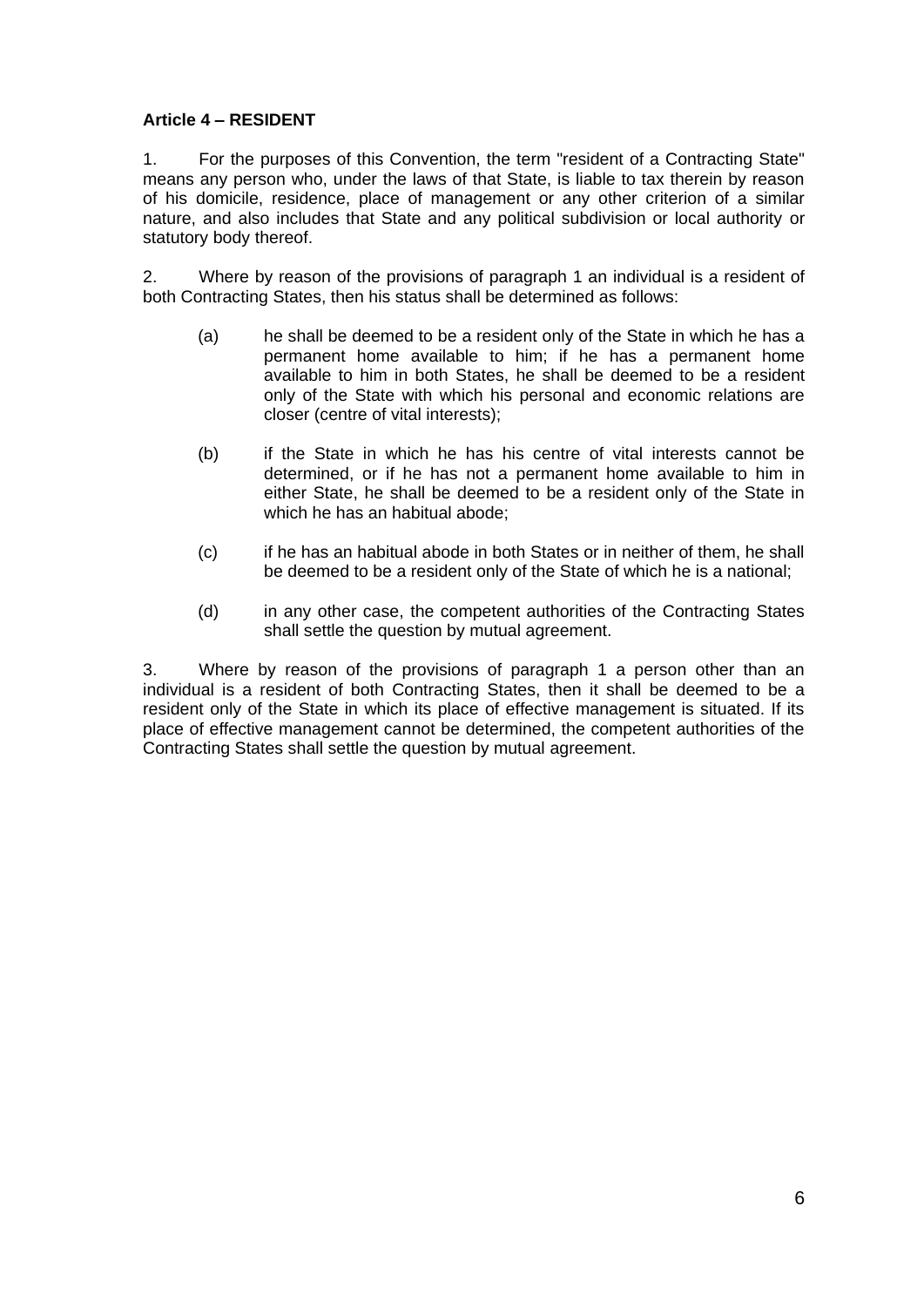# **Article 5 – PERMANENT ESTABLISHMENT**

1. For the purposes of this Convention, the term "permanent establishment" means a fixed place of business through which the business of an enterprise is wholly or partly carried on.

- 2. The term "permanent establishment" includes especially:
	- (a) a place of management;
	- (b) a branch;
	- (c) an office;
	- (d) a factory;
	- (e) a workshop, and
	- (f) a mine, an oil or gas well, a quarry or any other place of extraction of natural resources.

3. A building site, a construction, assembly or installation project or supervisory activities in connection therewith constitute a permanent establishment only if such site, project or activities last more than twelve months.

4. The furnishing of services, including consultancy services, by an enterprise of a Contracting State through employees or other personnel engaged by the enterprise for such purpose constitutes a permanent establishment only if activities of that nature continue (for a project or any connected projects) within the other Contracting State for a period or periods aggregating more than 183 days in any twelve month period.

5. Notwithstanding the preceding provisions of this Article, the term "permanent establishment" shall be deemed not to include:

- (a) the use of facilities solely for the purpose of storage, display or delivery of goods or merchandise belonging to the enterprise;
- (b) the maintenance of a stock of goods or merchandise belonging to the enterprise solely for the purpose of storage, display or delivery;
- (c) the maintenance of a stock of goods or merchandise belonging to the enterprise solely for the purpose of processing by another enterprise;
- (d) the maintenance of a fixed place of business solely for the purpose of purchasing goods or merchandise or of collecting information, for the enterprise;
- (e) the maintenance of a fixed place of business solely for the purpose of carrying on, for the enterprise, any other activity of a preparatory or auxiliary character;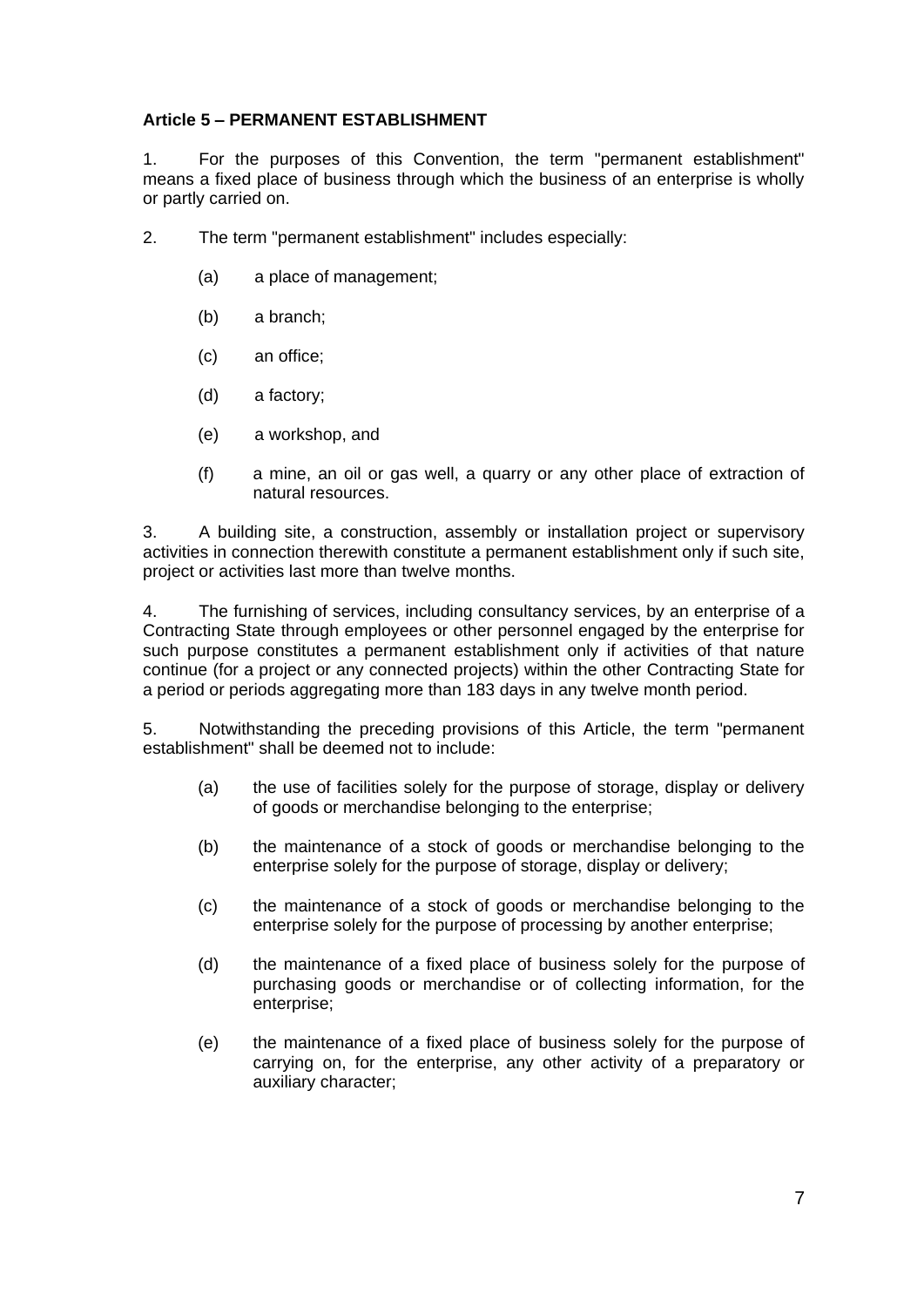(f) the maintenance of a fixed place of business solely for any combination of activities mentioned in subparagraphs (a) to (e), provided that the overall activity of the fixed place of business resulting from this combination is of a preparatory or auxiliary character.

6. Notwithstanding the provisions of paragraphs 1 and 2, where a person - other than an agent of an independent status to whom paragraph 7 applies - is acting on behalf of an enterprise and has, and habitually exercises, in a Contracting State an authority to conclude contracts in the name of the enterprise, that enterprise shall be deemed to have a permanent establishment in that State in respect of any activities which that person undertakes for the enterprise, unless the activities of such person are limited to those mentioned in paragraph 5 which, if exercised through a fixed place of business, would not make this fixed place of business a permanent establishment under the provisions of that paragraph.

7. An enterprise shall not be deemed to have a permanent establishment in a Contracting State merely because it carries on business in that State through a broker, general commission agent or any other agent of an independent status, provided that such persons are acting in the ordinary course of their business.

8. The fact that a company which is a resident of a Contracting State controls or is controlled by a company which is a resident of the other Contracting State, or which carries on business in that other State (whether through a permanent establishment or otherwise), shall not of itself constitute either company a permanent establishment of the other.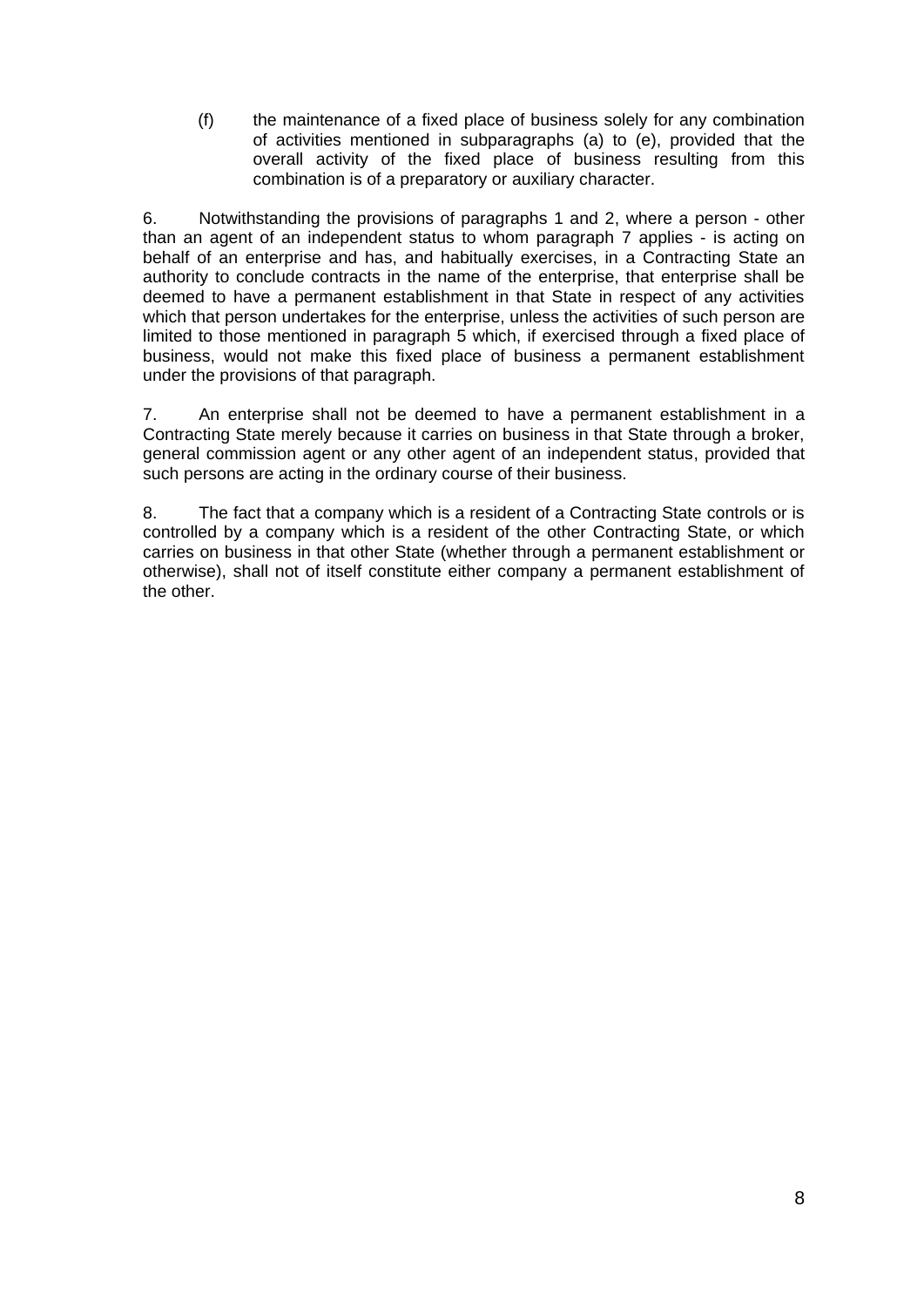# **CHAPTER III TAXATION OF INCOME**

### **Article 6 – INCOME FROM IMMOVABLE PROPERTY**

1. Income derived by a resident of a Contracting State from immovable property (including income from agriculture or forestry) situated in the other Contracting State may be taxed in that other State.

2. The term "immovable property" shall have the meaning which it has under the law of the Contracting State in which the property in question is situated. The term shall in any case include property accessory to immovable property, livestock and equipment used in agriculture and forestry, rights to which the provisions of general law respecting landed property apply, usufruct of immovable property and rights to variable or fixed payments as consideration for the working of, or the right to work, mineral deposits, sources and other natural resources; ships, boats and aircraft shall not be regarded as immovable property.

3. The provisions of paragraph 1 shall apply to income derived from the direct use, letting, or use in any other form of immovable property.

4. The provisions of paragraphs 1 and 3 shall also apply to the income from immovable property of an enterprise.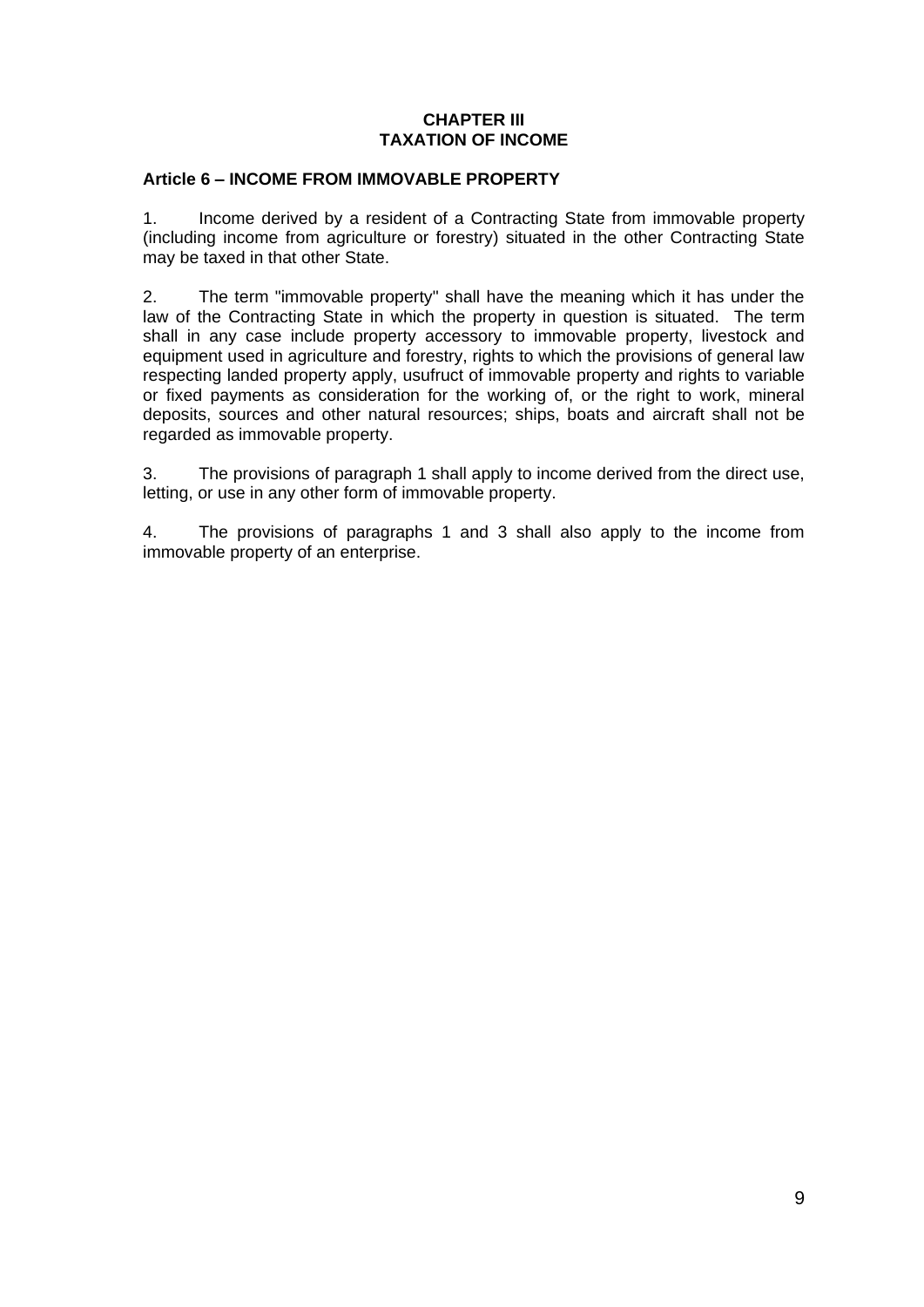# **Article 7 – BUSINESS PROFITS**

1. The profits of an enterprise of a Contracting State shall be taxable only in that State unless the enterprise carries on business in the other Contracting State through a permanent establishment situated therein. If the enterprise carries on business as aforesaid, the profits of the enterprise may be taxed in the other State but only so much of them as is attributable to that permanent establishment.

2. Subject to the provisions of paragraph 3, where an enterprise of a Contracting State carries on business in the other Contracting State through a permanent establishment situated therein, there shall in each Contracting State be attributed to that permanent establishment the profits which it might be expected to make if it were a distinct and separate enterprise engaged in the same or similar activities under the same or similar conditions and dealing wholly independently with the enterprise of which it is a permanent establishment.

3. In determining the profits of a permanent establishment, there shall be allowed as deductions all expenses, including executive and general administrative expenses, which would be deductible if the permanent establishment were an independent enterprise, whether incurred in the Contracting State in which the permanent establishment is situated or elsewhere.

4. Insofar as it has been customary in a Contracting State to determine the profits to be attributed to a permanent establishment on the basis of an apportionment of the total profits of the enterprise to its various parts, nothing in paragraph 2 shall preclude that Contracting State from determining the profits to be taxed by such an apportionment as may be customary; the method of apportionment adopted shall, however, be such that the result shall be in accordance with the principles contained in this Article.

5. No profits shall be attributed to a permanent establishment by reason of the mere purchase by that permanent establishment of goods or merchandise for the enterprise.

6. For the purposes of the preceding paragraphs, the profits to be attributed to the permanent establishment shall be determined by the same method year by year unless there is good and sufficient reason to the contrary.

7. Where profits include items of income which are dealt with separately in other Articles of this Convention, then the provisions of those Articles shall not be affected by the provisions of this Article.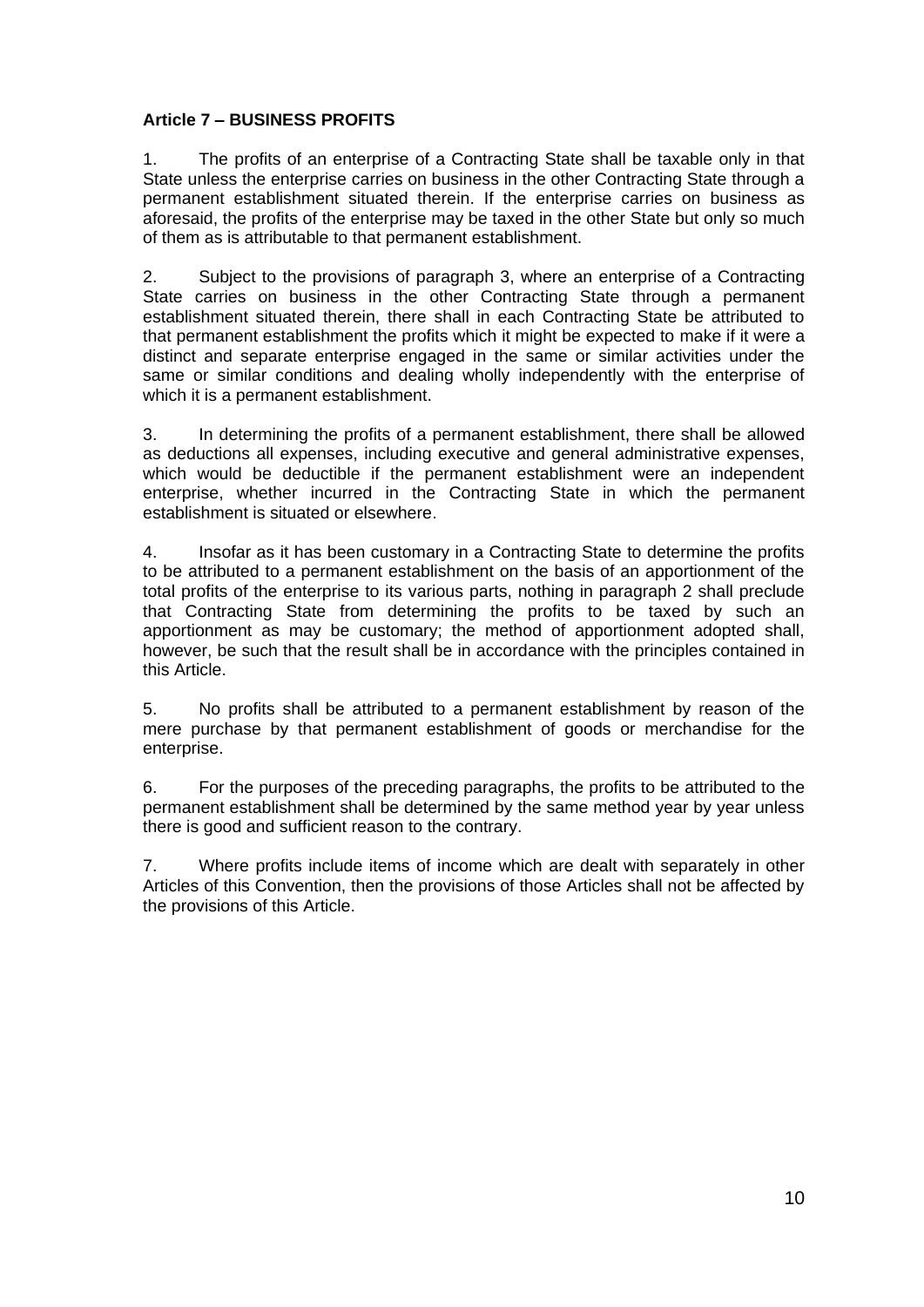# **Article 8 – SHIPPING AND AIR TRANSPORT**

1. Profits derived from the operation of ships engaged in international traffic shall be taxable only in the Contracting State in which the ships are registered.

2. Profits derived by an enterprise of a Contracting State from the operation of aircraft in international traffic shall be taxable only in that State.

3. The provisions of paragraphs 1 and 2 of this Article shall also apply to profits from the participation in a pool, a joint business or an international operating agency.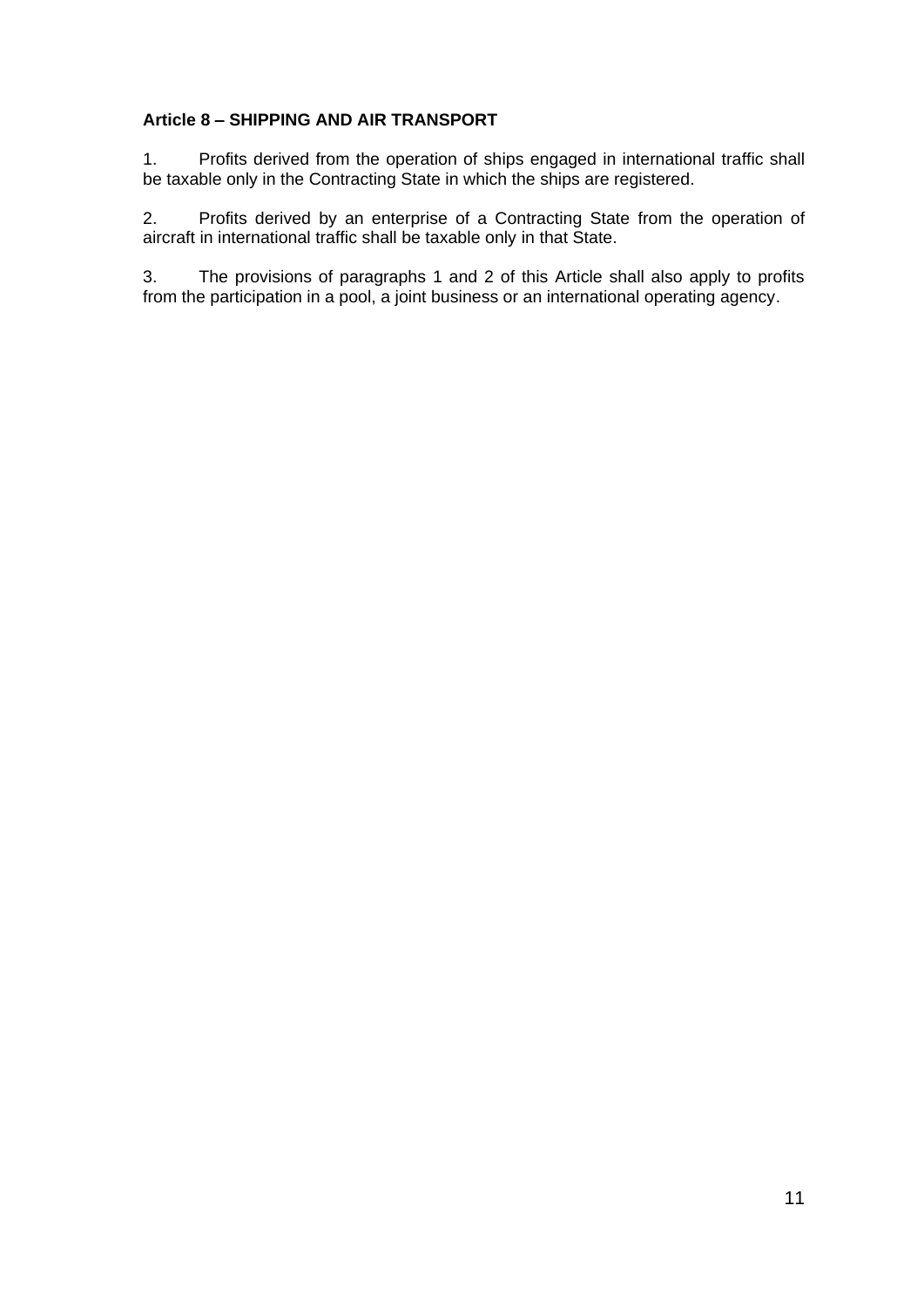# **Article 9 – ASSOCIATED ENTERPRISES**

- 1. Where
	- (a) an enterprise of a Contracting State participates directly or indirectly in the management, control or capital of an enterprise of the other Contracting State, or
	- (b) the same persons participate directly or indirectly in the management, control or capital of an enterprise of a Contracting State and an enterprise of the other Contracting State,

and in either case conditions are made or imposed between the two enterprises in their commercial or financial relations which differ from those which would be made between independent enterprises, then any profits which would, but for those conditions, have accrued to one of the enterprises, but, by reason of those conditions, have not so accrued, may be included in the profits of that enterprise and taxed accordingly.

2. Where a Contracting State includes in the profits of an enterprise of that State and taxes accordingly - profits on which an enterprise of the other Contracting State has been charged to tax in that other State and the profits so included are profits which would have accrued to the enterprise of the first-mentioned State if the conditions made between the two enterprises had been those which would have been made between independent enterprises, then that other State shall make an appropriate adjustment to the amount of the tax charged therein on those profits. In determining such adjustment, due regard shall be had to the other provisions of this Convention and the competent authorities of the Contracting States shall if necessary consult each other.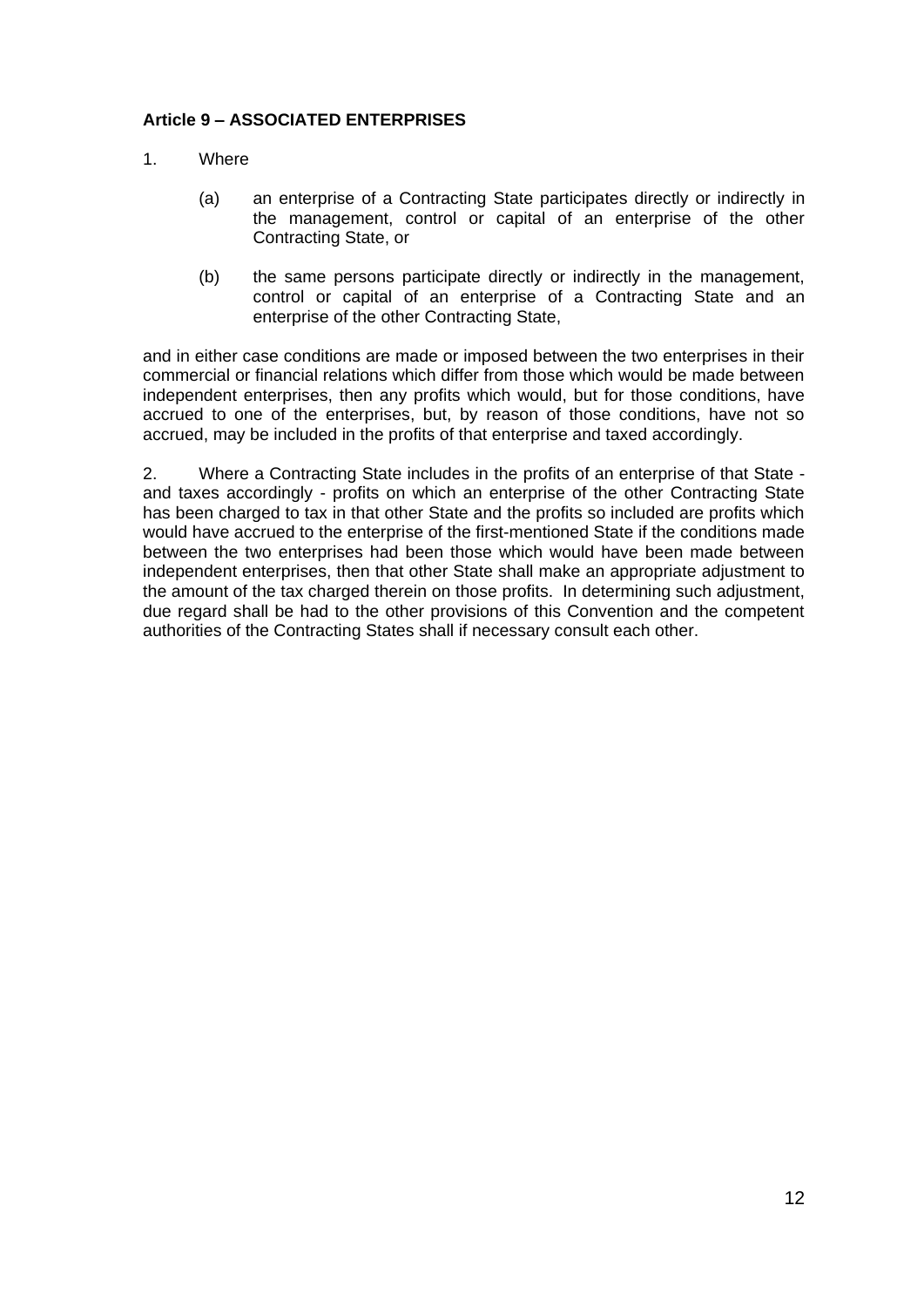# **Article 10 – DIVIDENDS**

1. Dividends paid by a company which is a resident of a Contracting State to a resident of the other Contracting State may be taxed in that other State.

2. However, such dividends may also be taxed in the Contracting State of which the company paying the dividends is a resident and according to the laws of that State, but if the beneficial owner of the dividends is a resident of the other Contracting State, the tax so charged shall not exceed:

- (a) 5 per cent of the gross amount of the dividends if the beneficial owner is a company (other than partnership) which holds directly at least 25 per cent of the capital of the company paying the dividends;
- (b) 10 per cent of the gross amount of the dividends in all other cases.

This paragraph shall not affect the taxation of the company in respect of the profits out of which the dividends are paid.

3. The term "dividends" as used in this Article means income from shares, "jouissance" shares or "jouissance" rights, mining shares, founders' shares or other rights, not being debt-claims, participating in profits, as well as income from other corporate rights which is subjected to the same taxation treatment as income from shares by the laws of the State of which the company making the distribution is a resident.

4. The provisions of paragraphs 1 and 2 shall not apply if the beneficial owner of the dividends, being a resident of a Contracting State, carries on business in the other Contracting State of which the company paying the dividends is a resident, through a permanent establishment situated therein, and the holding in respect of which the dividends are paid is effectively connected with such permanent establishment. In such case, the provisions of Article 7 shall apply.

5. Where a company which is a resident of a Contracting State derives profits or income from the other Contracting State, that other State may not impose any tax on the dividends paid by the company, except insofar as such dividends are paid to a resident of that other State or insofar as the holding in respect of which the dividends are paid is effectively connected with a permanent establishment situated in that other State, nor subject the company's undistributed profits to a tax on the company's undistributed profits, even if the dividends paid or the undistributed profits consist wholly or partly of profits or income arising in such other State.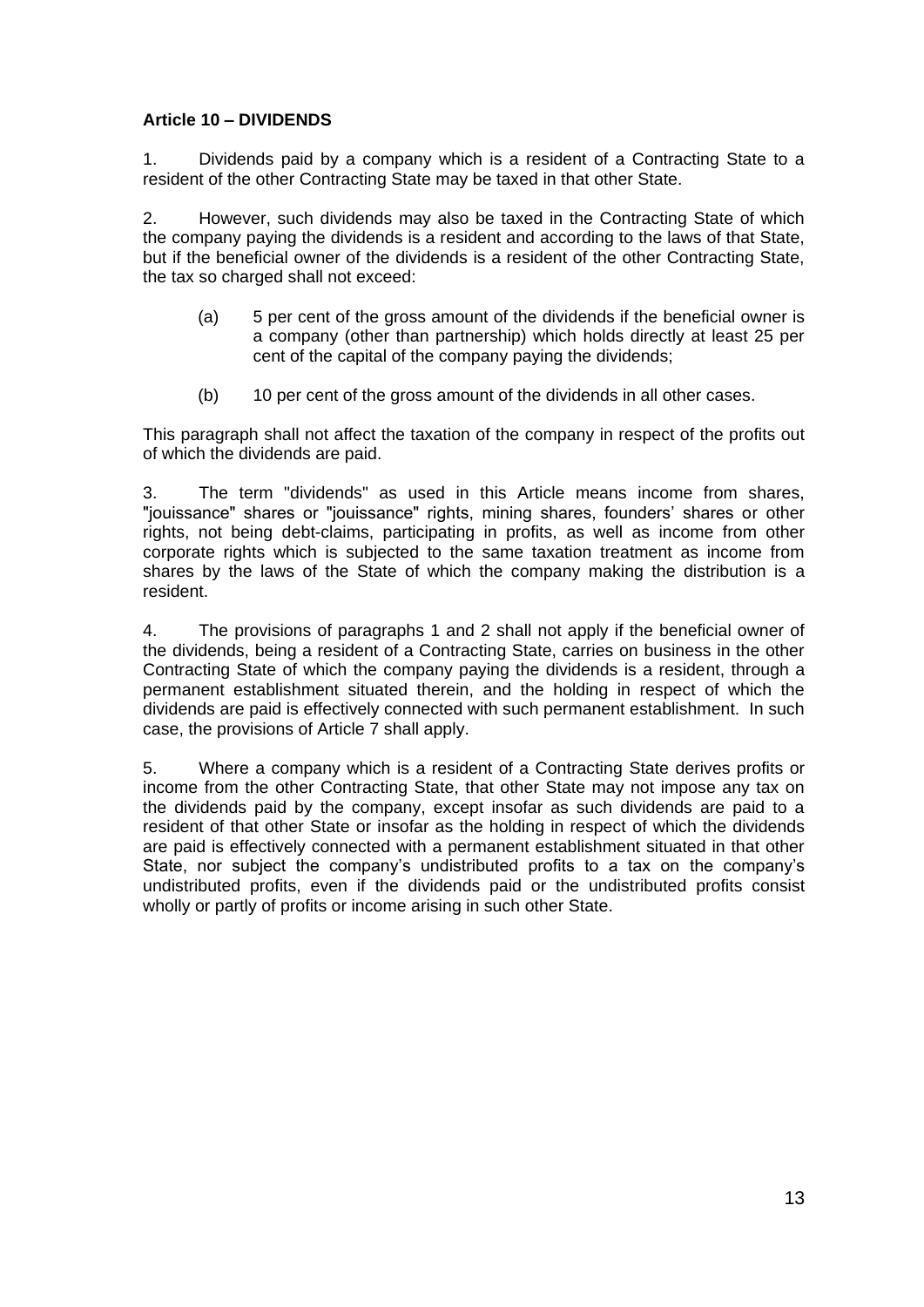# **Article 11 – INTEREST**

1. Interest arising in a Contracting State and paid to a resident of the other Contracting State may be taxed in that other State.

2. However, such interest may also be taxed in the Contracting State in which it arises and according to the laws of that State, but if the beneficial owner of the interest is a resident of the other Contracting State, the tax so charged shall not exceed 7.5 per cent of the gross amount of the interest.

3. Notwithstanding the provisions of paragraph 2, interest arising in a Contracting State and beneficially owned by a resident of the other Contracting State shall be taxable only in that other State where the beneficial owner is a bank.

4. Notwithstanding the provisions of paragraph 2, interest arising in a Contracting State shall be exempt from tax in that State, if such interest is paid to:

- (a) in the case of the Hellenic Republic, the Government of the Hellenic Republic including:
	- (i) local authorities and political subdivisions;
	- (ii) any institution wholly or mainly owned by the Government of the Hellenic Republic as may be agreed from time to time between the competent authorities of the Contracting States.
- (b) in the case of Singapore, the Government of Singapore including:
	- (i) the Monetary Authority of Singapore;
	- (ii) GIC Private Limited;
	- (iii) a statutory body; and
	- (iv) any institution wholly or mainly owned by the Government of Singapore as may be agreed from time to time between the competent authorities of the Contracting States.

5. The term "interest", as used in this Article, means income from debt-claims of every kind, whether or not secured by mortgage and whether or not carrying a right to participate in the debtor's profits, and in particular, income from government securities and income from bonds or debentures, including premiums and prizes attaching to such securities, bonds or debentures as well as any income that is treated as interest under the tax law of the Contracting State in which such income arises. The term shall not include any item which is treated as a dividend under the provisions of Article 10. Penalty charges for late payment shall not be regarded as interest for the purpose of this Article.

6. The provisions of paragraphs 1, 2 and 3 shall not apply if the beneficial owner of the interest, being a resident of a Contracting State, carries on business in the other Contracting State in which the interest arises through a permanent establishment situated therein and the debt-claim in respect of which the interest is paid is effectively connected with such permanent establishment. In such case the provisions of Article 7 shall apply.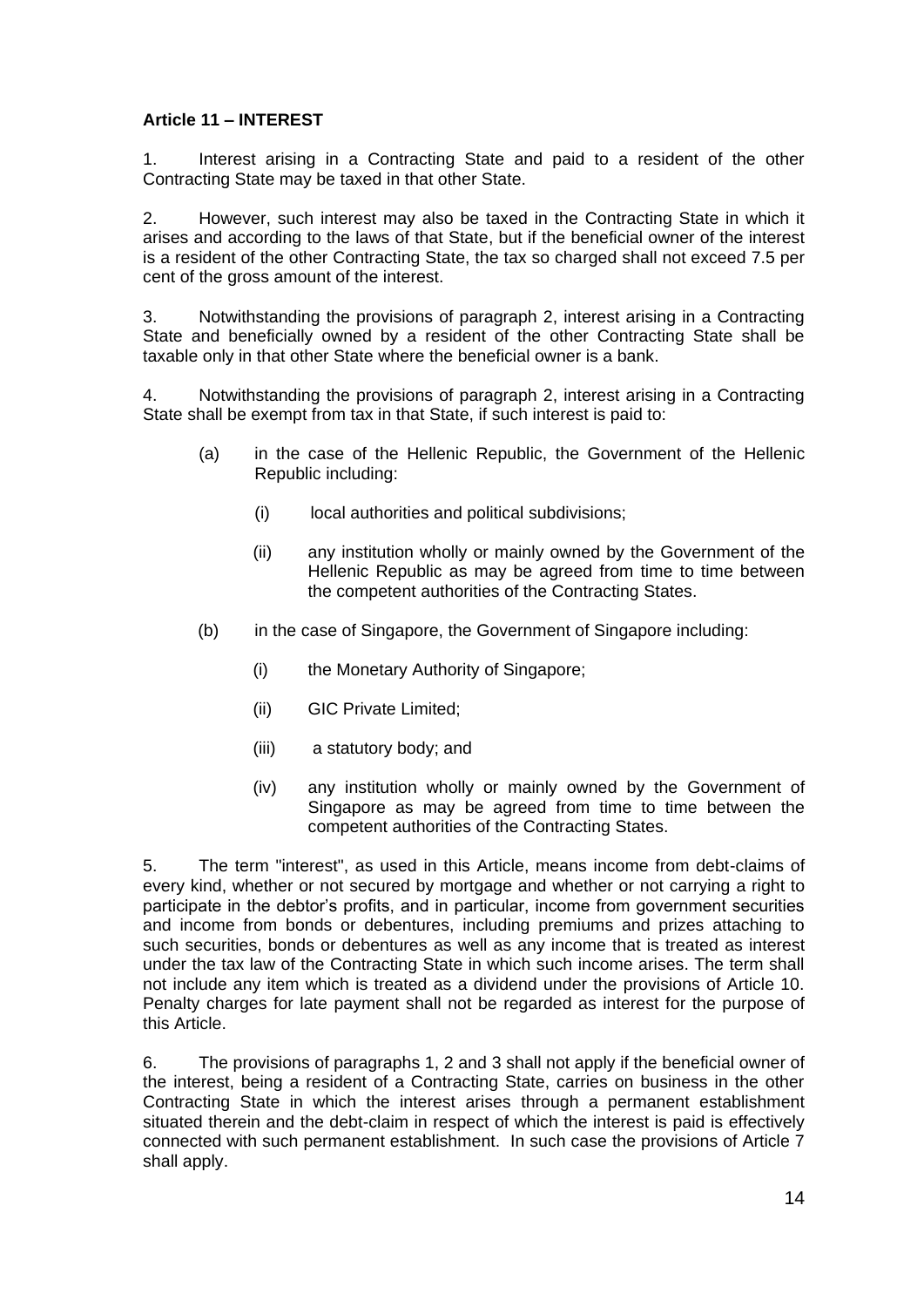7. Interest shall be deemed to arise in a Contracting State when the payer is a resident of that State. Where, however, the person paying the interest, whether he is a resident of a Contracting State or not, has in a Contracting State a permanent establishment in connection with which the indebtedness on which the interest is paid was incurred, and such interest is borne by such permanent establishment, then such interest shall be deemed to arise in the State in which the permanent establishment is situated.

8. Where, by reason of a special relationship between the payer and the beneficial owner or between both of them and some other person, the amount of the interest, having regard to the debt-claim for which it is paid, exceeds the amount which would have been agreed upon by the payer and the beneficial owner in the absence of such relationship, the provisions of this Article shall apply only to the last-mentioned amount. In such case, the excess part of the payments shall remain taxable according to the laws of each Contracting State, due regard being had to the other provisions of this Convention.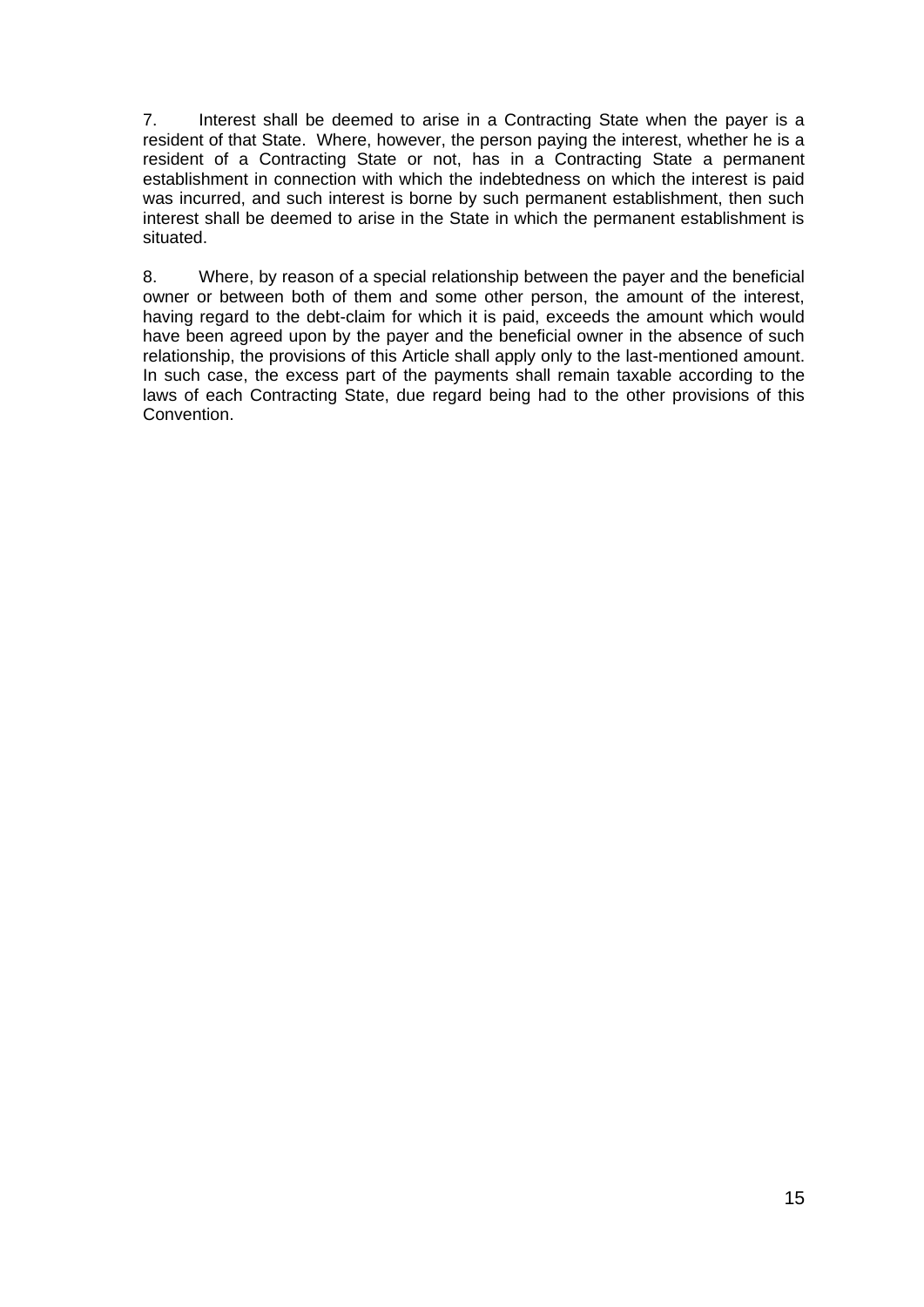# **Article 12 – ROYALTIES**

1. Royalties arising in a Contracting State and paid to a resident of the other Contracting State may be taxed in that other State.

2. However, such royalties may also be taxed in the Contracting State in which they arise and according to the laws of that State, but if the beneficial owner of the royalties is a resident of the other Contracting State, the tax so charged shall not exceed 7.5 per cent of the gross amount of the royalties.

3. The term "royalties" as used in this Article means payments of any kind received as a consideration for the use of, or the right to use, any copyright of literary, artistic or scientific work including cinematograph films, any patent, trade mark, design or model, plan, secret formula or process, or for the use of, or the right to use, industrial, commercial, or scientific equipment, or for information concerning industrial, commercial or scientific experience.

4. The provisions of paragraphs 1 and 2 shall not apply if the beneficial owner of the royalties, being a resident of a Contracting State, carries on business in the other Contracting State in which the royalties arise, through a permanent establishment situated therein, and the right or property in respect of which the royalties are paid is effectively connected with such permanent establishment. In such case the provisions of Article 7 shall apply.

5. Royalties shall be deemed to arise in a Contracting State when the payer is a resident of that State. Where, however, the person paying the royalties, whether he is a resident of a Contracting State or not, has in a Contracting State a permanent establishment in connection with which the liability to pay the royalties was incurred, and such royalties are borne by such permanent establishment, then such royalties shall be deemed to arise in the State in which the permanent establishment is situated.

6. Where, by reason of a special relationship between the payer and the beneficial owner or between both of them and some other person, the amount of the royalties, having regard to the use, right or information for which they are paid, exceeds the amount which would have been agreed upon by the payer and the beneficial owner in the absence of such relationship, the provisions of this Article shall apply only to the last-mentioned amount. In such case, the excess part of the payments shall remain taxable according to the laws of each Contracting State, due regard being had to the other provisions of this Convention.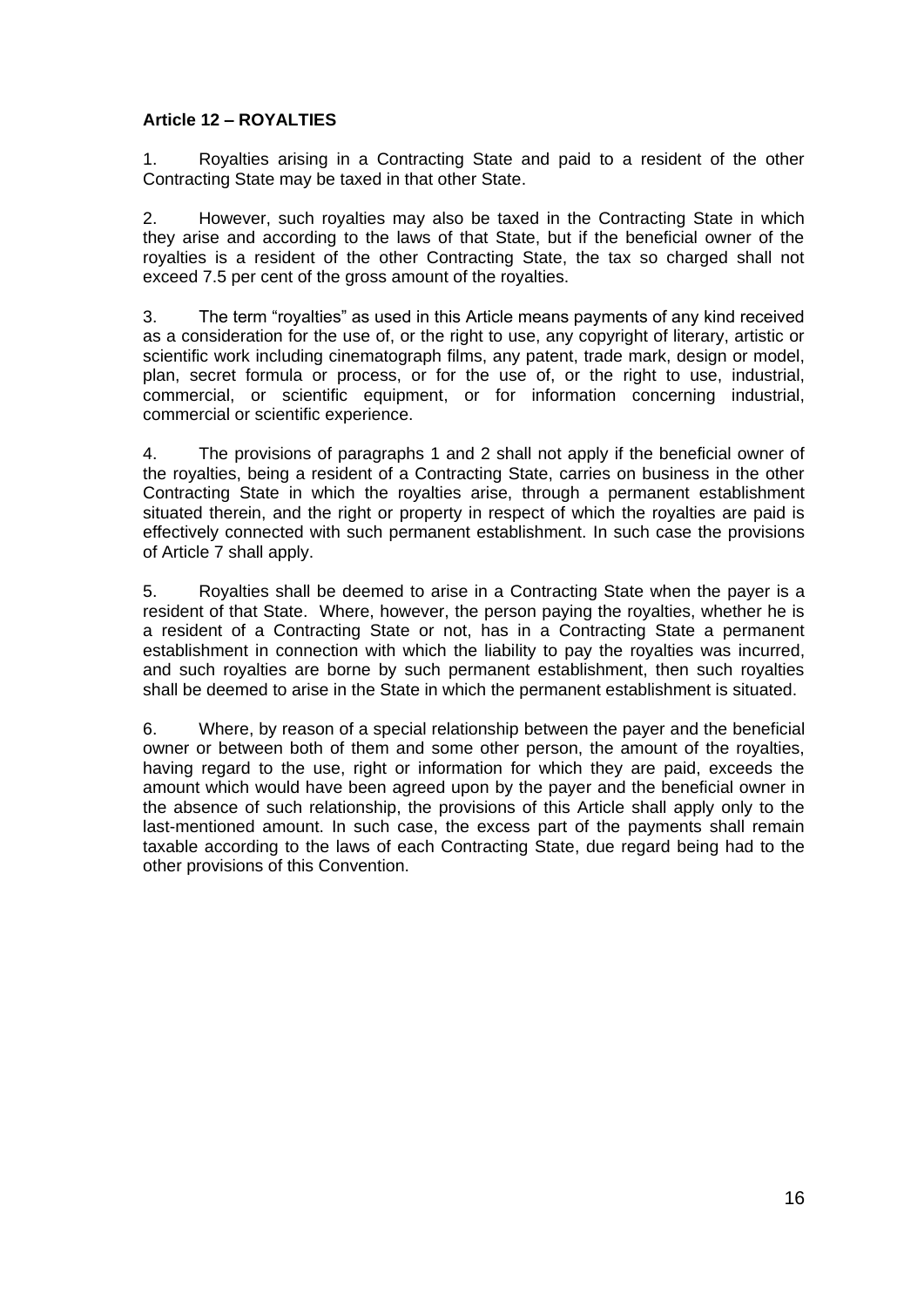### **Article 13 – CAPITAL GAINS**

1. Gains derived by a resident of a Contracting State from the alienation of immovable property referred to in Article 6 and situated in the other Contracting State may be taxed in that other State.

2. Gains from the alienation of movable property forming part of the business property of a permanent establishment which an enterprise of a Contracting State has in the other Contracting State, including such gains from the alienation of such a permanent establishment (alone or with the whole enterprise), may be taxed in that other State.

3. Gains from the alienation of ships or aircraft operated in international traffic or movable property pertaining to the operation of such ships or aircraft shall be taxable only in the Contracting State in which the profits of such ships or aircraft shall be taxable according to the provisions of Article 8.

4. Gains derived by a resident of a Contracting State from the alienation of shares or comparable interests, other than shares or comparable interests quoted on a recognised Stock Exchange, deriving more than 50% of their value directly or indirectly from immovable property situated in the other Contracting State may be taxed in that other State.

5 Gains from the alienation of any property, other than that referred to in paragraphs 1, 2, 3 and 4, shall be taxable only in the Contracting State of which the alienator is a resident.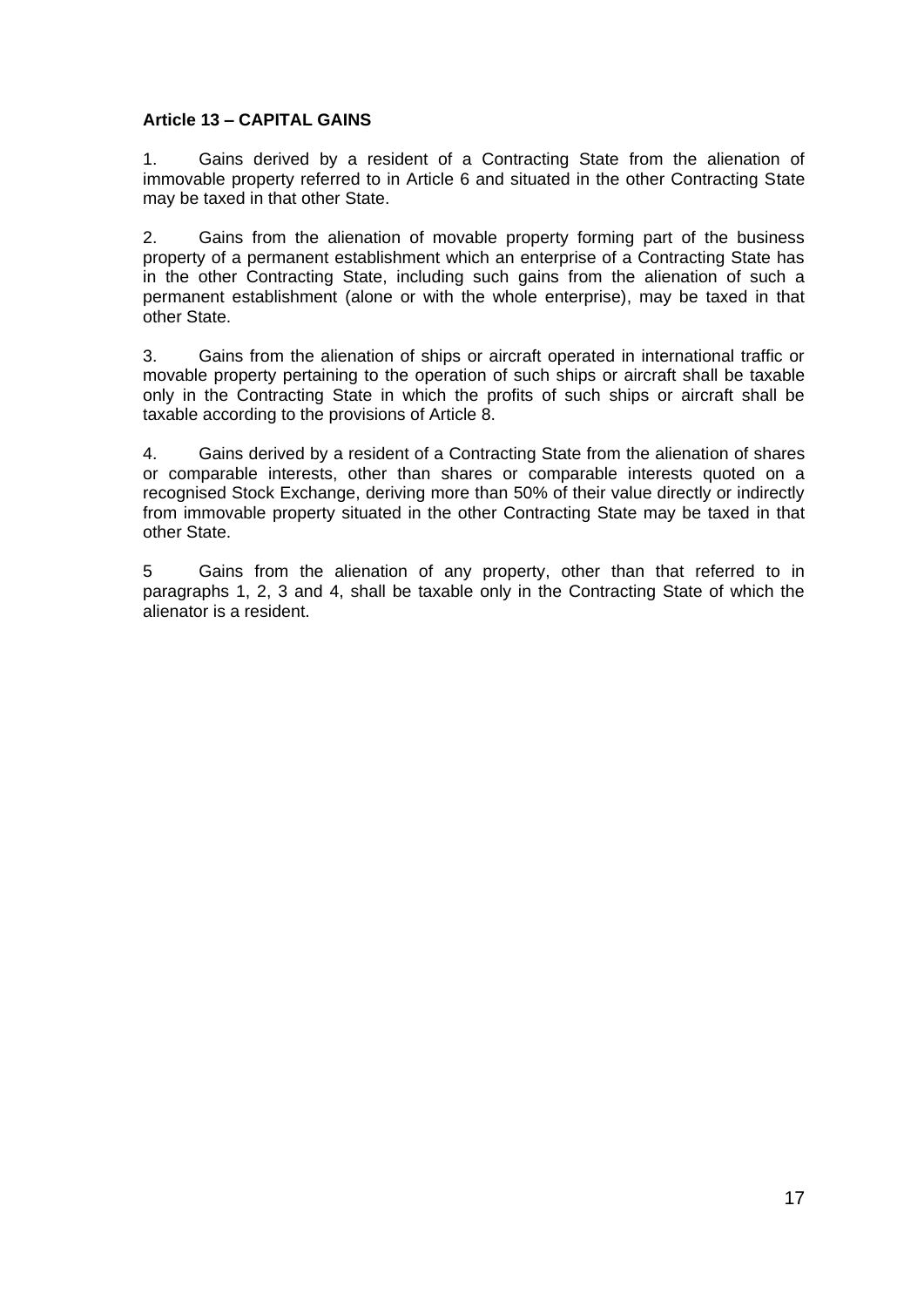# **Article 14 – INCOME FROM EMPLOYMENT**

1. Subject to the provisions of Articles 15, 17 and 18, salaries, wages and other similar remuneration derived by a resident of a Contracting State in respect of an employment shall be taxable only in that State unless the employment is exercised in the other Contracting State. If the employment is so exercised, such remuneration as is derived therefrom may be taxed in that other State.

2. Notwithstanding the provisions of paragraph 1, remuneration derived by a resident of a Contracting State in respect of an employment exercised in the other Contracting State shall be taxable only in the first-mentioned State if:

- (a) the recipient is present in the other State for a period or periods not exceeding in the aggregate 183 days in any twelve month period commencing or ending in the fiscal year concerned, and
- (b) the remuneration is paid by, or on behalf of, an employer who is not a resident of the other State, and
- (c) the remuneration is not borne by a permanent establishment which the employer has in the other State.

3. Notwithstanding the preceding provisions of this Article, remuneration derived in respect of an employment exercised aboard a ship or aircraft operated in international traffic, may be taxed in the Contracting State in which the profits from the operation of the ship or aircraft are taxable according to the provisions of Article 8.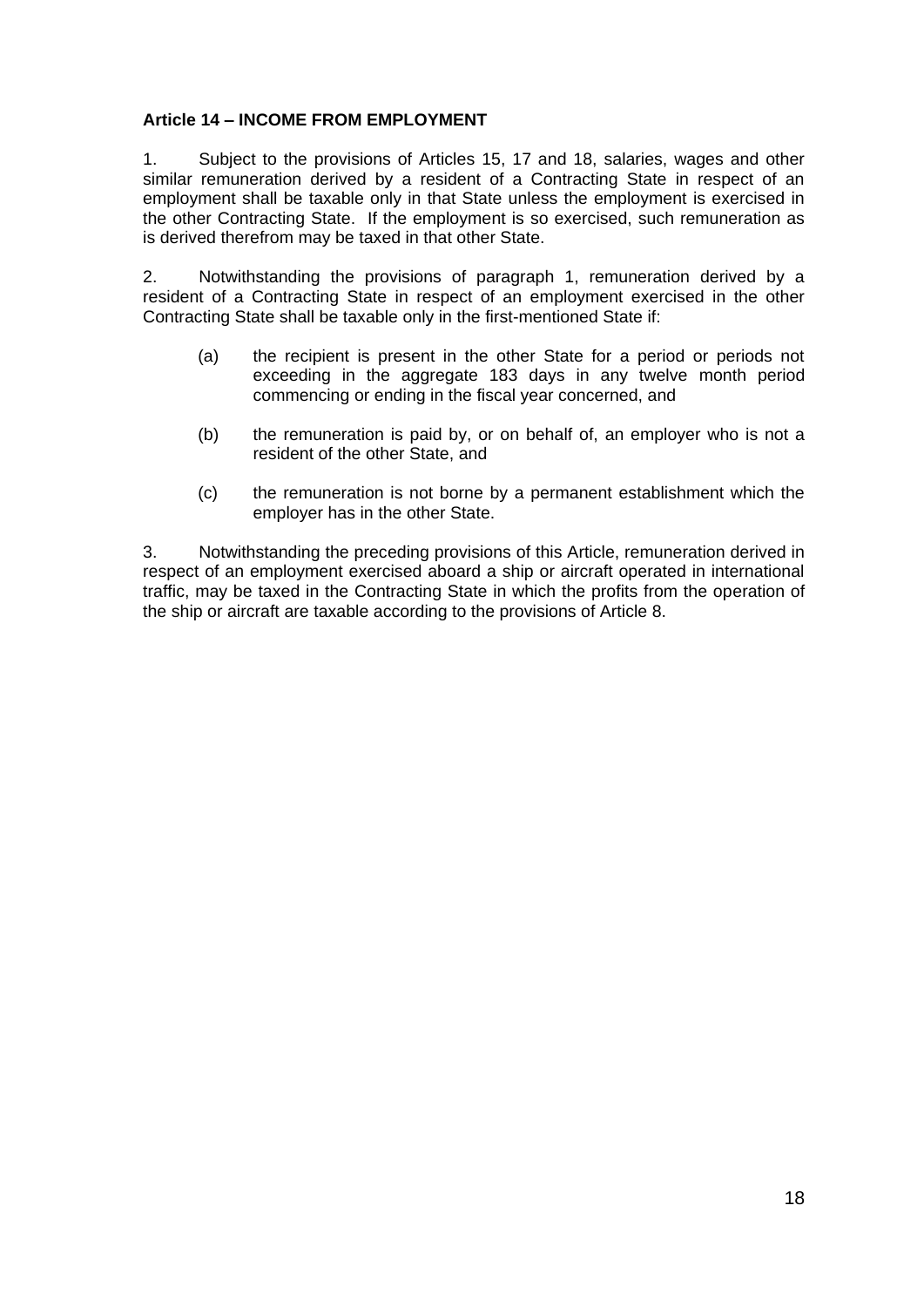# **Article 15 – DIRECTORS' FEES**

Directors' fees and other similar payments derived by a resident of a Contracting State in his capacity as a member of the board of directors of a company which is a resident of the other Contracting State may be taxed in that other State.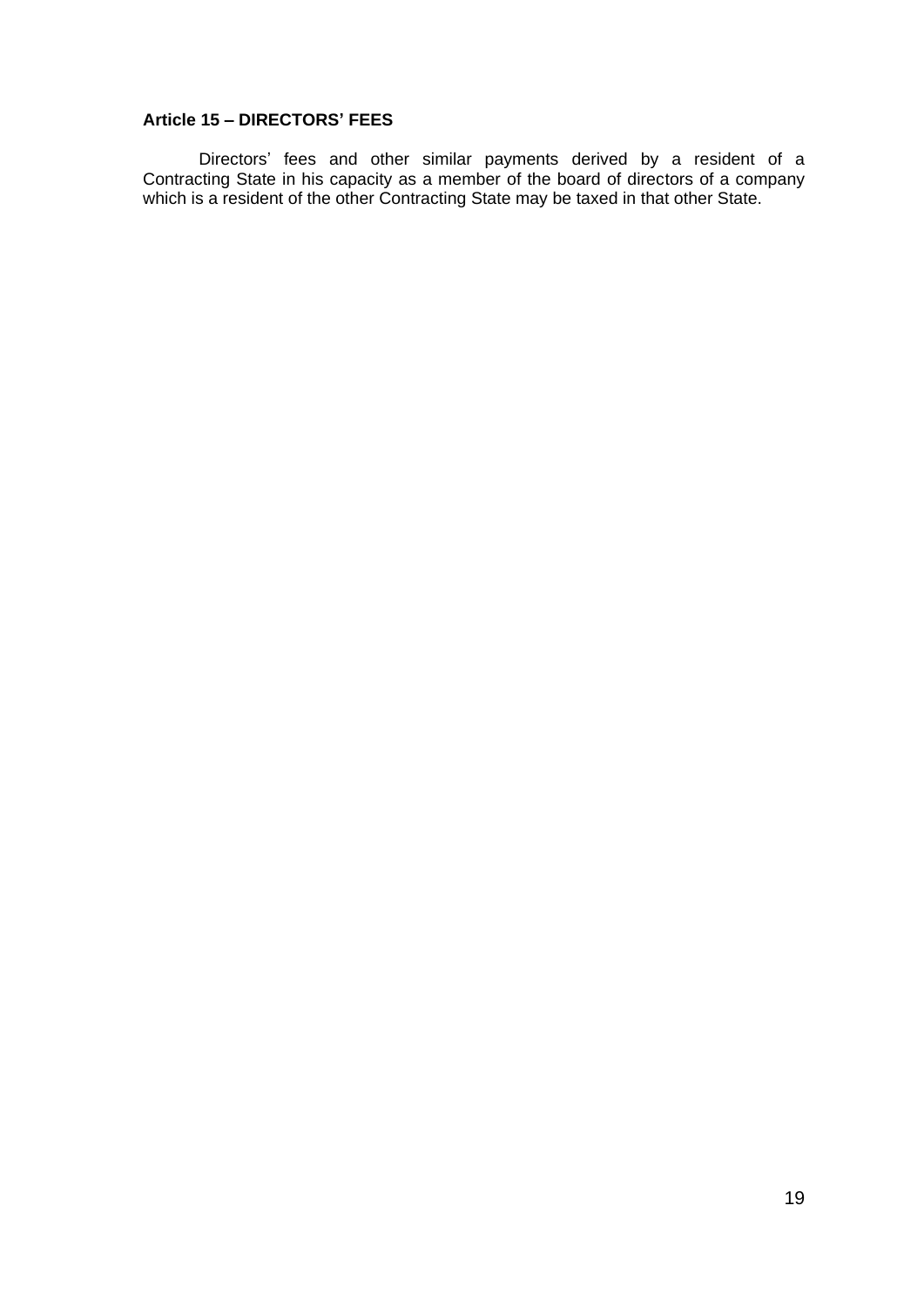# **Article 16 - ENTERTAINERS AND SPORTSPERSONS**

1. Notwithstanding the provisions of Article 14, income derived by a resident of a Contracting State as an entertainer, such as a theatre, motion picture, radio or television artiste, or a musician, or as a sportsperson, from that resident's personal activities as such exercised in the other Contracting State, may be taxed in that other State.

2. Where income in respect of personal activities exercised by an entertainer or a sportsperson acting as such accrues not to the entertainer or sportsperson but to another person, that income may, notwithstanding the provisions of Article 14, be taxed in the Contracting State in which the activities of the entertainer or sportsperson are exercised.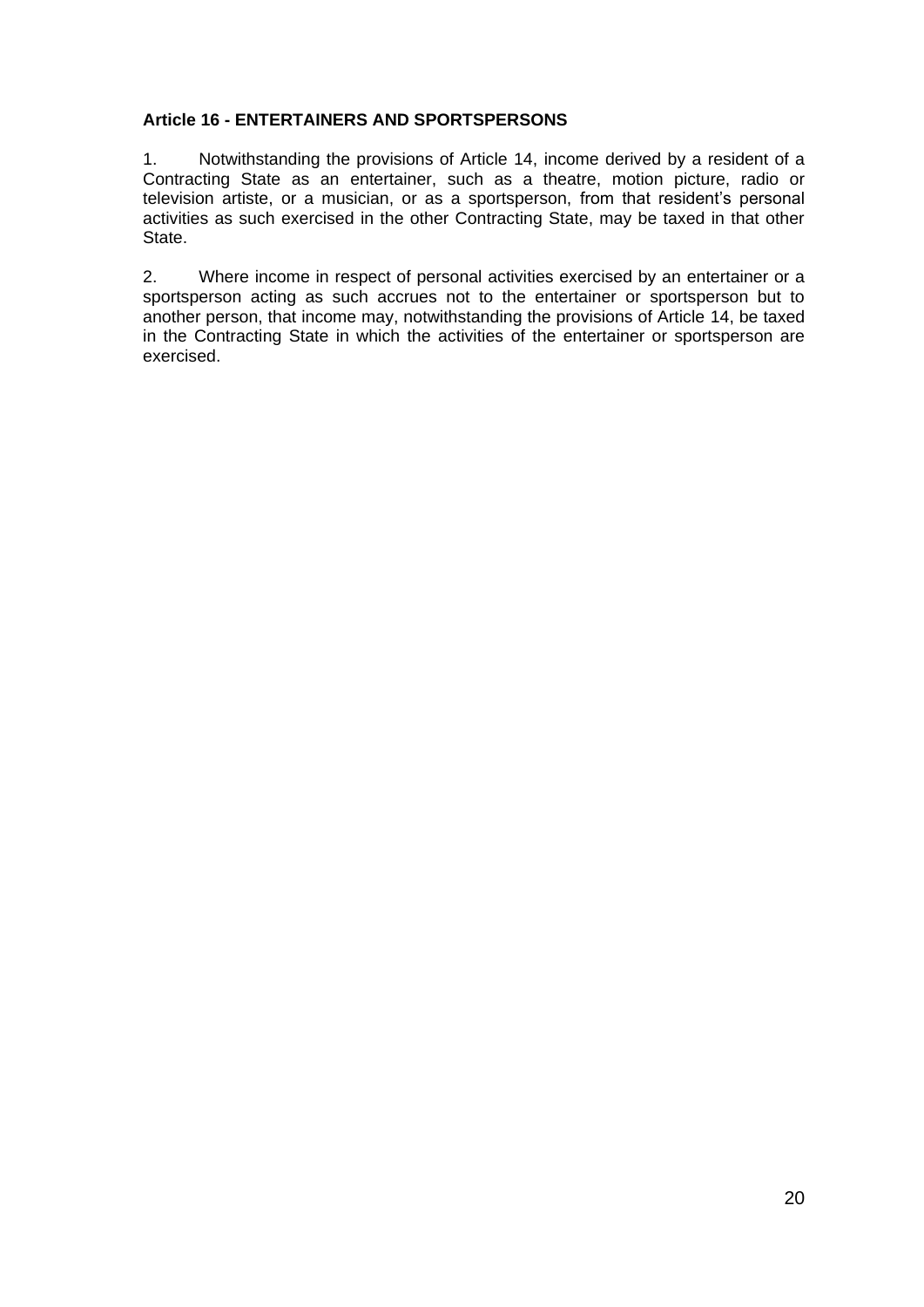### **Article 17 - PENSIONS**

Subject to the provisions of paragraph 2 of Article 18 pensions and other similar remuneration paid to a resident of a Contracting State in consideration of past employment shall be taxable only in that State.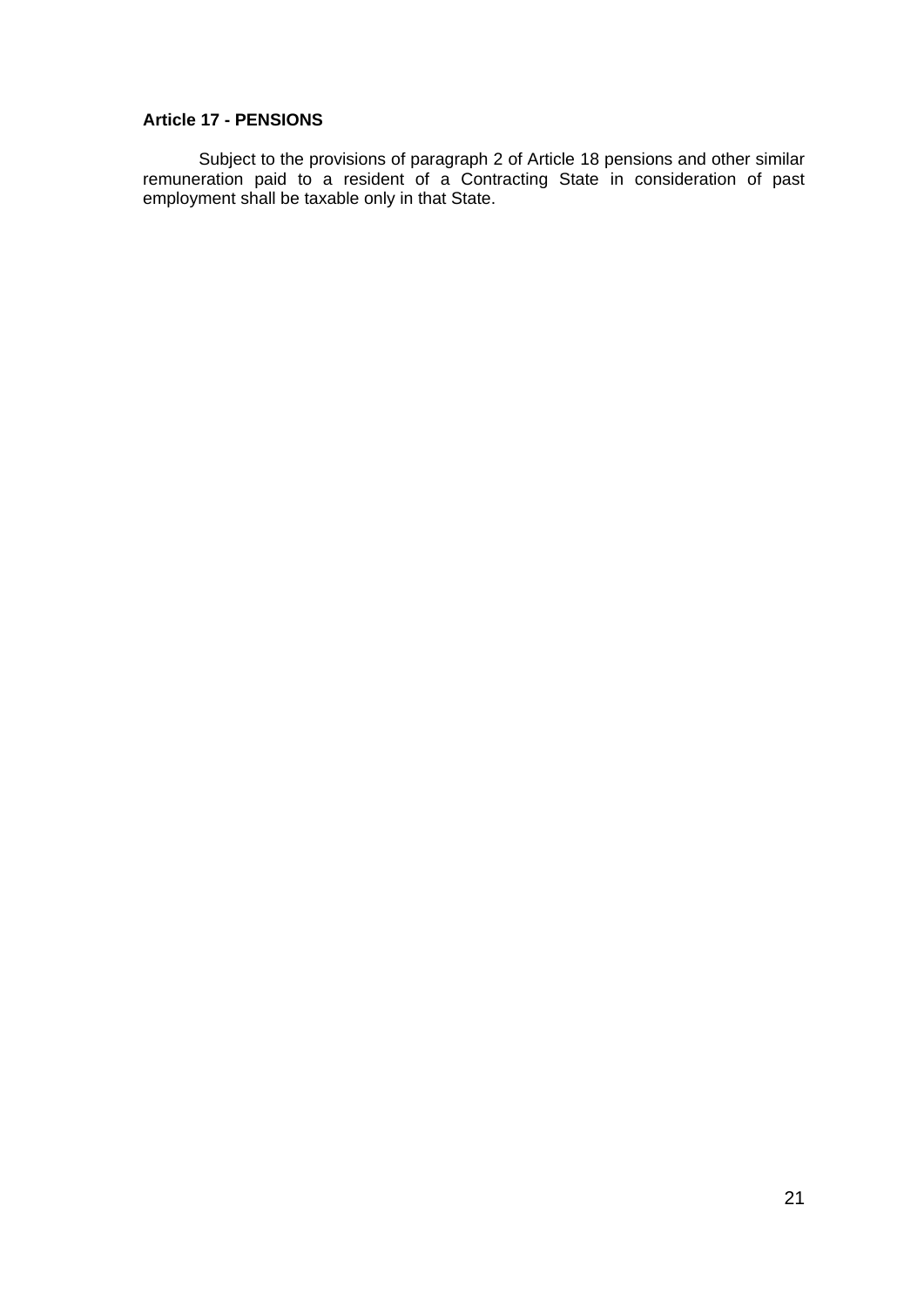### **Article 18 – GOVERNMENT SERVICE**

- 1. (a) Salaries, wages and other similar remuneration paid by a Contracting State or a political subdivision or a local authority or a statutory body thereof to an individual in respect of services rendered to that State or subdivision or authority or body shall be taxable only in that State.
	- (b) However, such salaries, wages and other similar remuneration shall be taxable only in the other Contracting State if the services are rendered in that State and the individual is a resident of that State who:
		- (i) is a national of that State; or
		- (ii) did not become a resident of that State solely for the purpose of rendering the services.
- 2. (a) Notwithstanding the provisions of paragraph 1, pensions and other similar remuneration paid by, or out of funds created by, a Contracting State or a political subdivision or a local authority or a statutory body thereof to an individual in respect of services rendered to that State or subdivision or authority or body shall be taxable only in that State.
	- (b) However, such pensions and other similar remuneration shall be taxable only in the other Contracting State if the individual is a resident of, and a national of, that State.

3. The provisions of Articles 14, 15, 16 and 17 shall apply to salaries, wages, pensions and other similar remuneration in respect of services rendered in connection with a business carried on by a Contracting State or a political subdivision or a local authority or a statutory body thereof.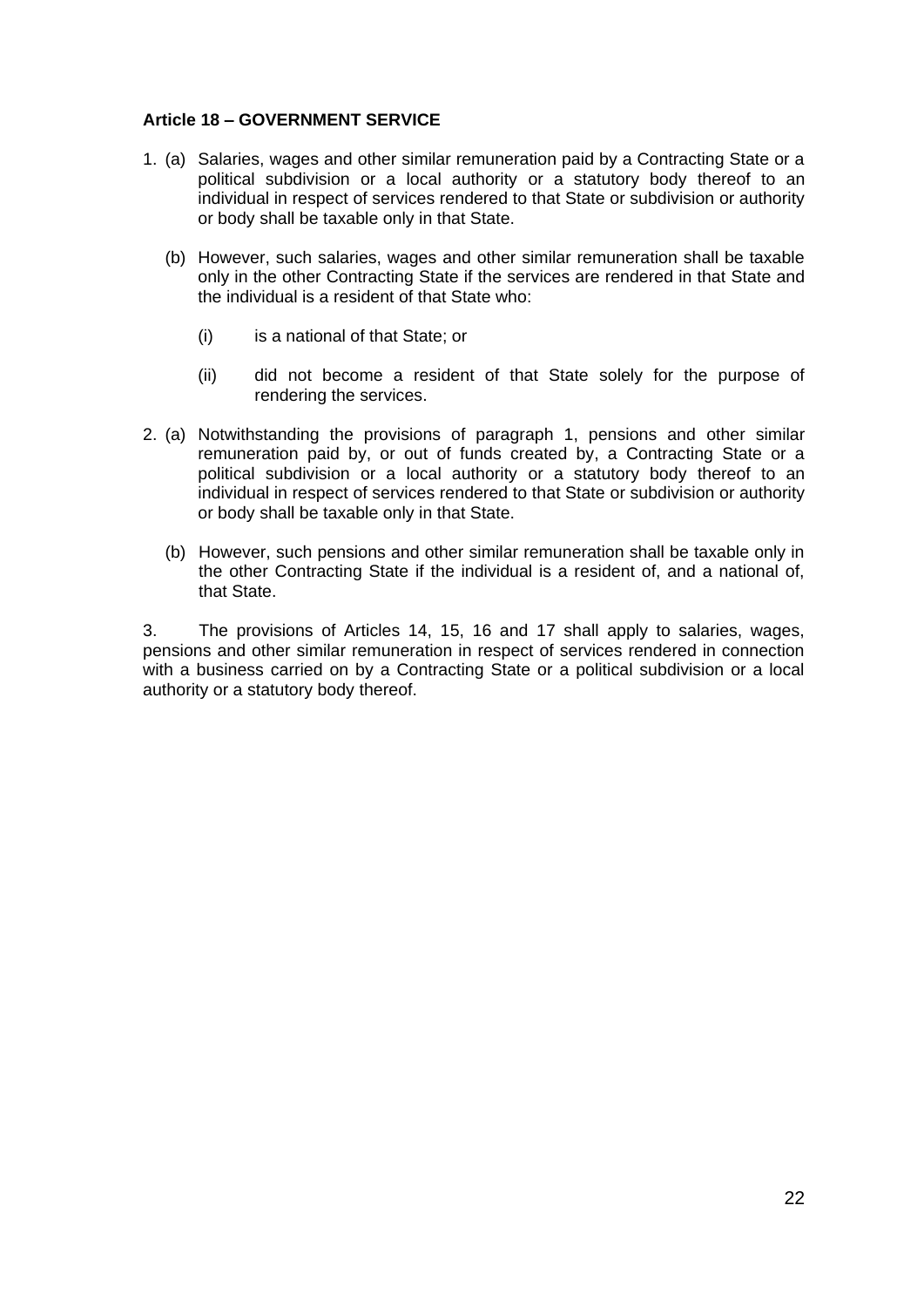#### **Article 19 – STUDENTS**

Payments which a student or business apprentice who is or was immediately before visiting a Contracting State a resident of the other Contracting State and who is present in the first-mentioned State solely for the purpose of his education or training receives for the purpose of his maintenance, education or training shall not be taxed in that State, provided that such payments arise from sources outside that State.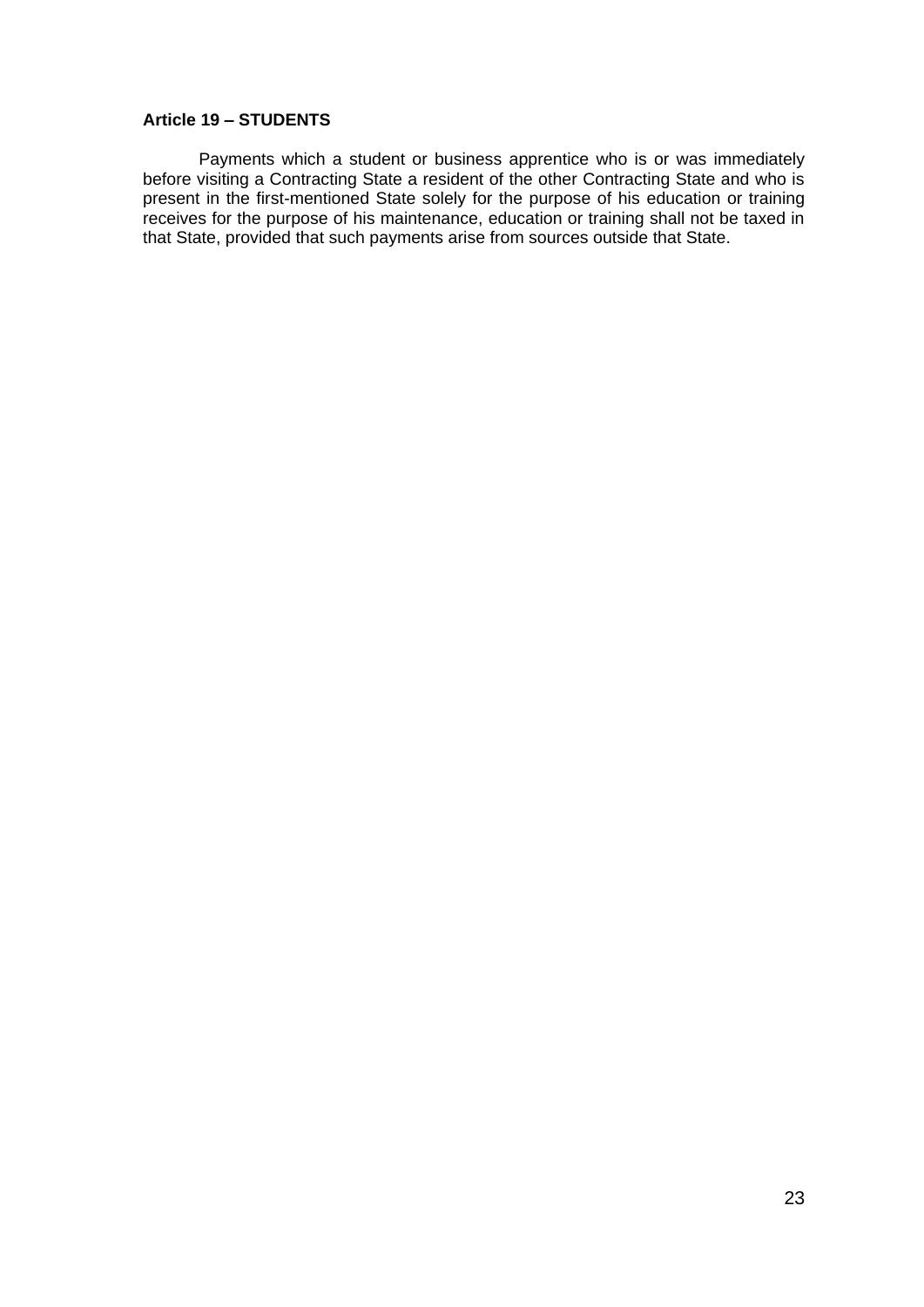# **Article 20 – OTHER INCOME**

1. Items of income of a resident of a Contracting State, wherever arising, not dealt with in the foregoing Articles of this Convention shall be taxable in that State.

2. The provisions of paragraph 1 shall not apply to income, other than income from immovable property as defined in paragraph 2 of Article 6, if the recipient of such income, being a resident of a Contracting State, carries on business in the other Contracting State through a permanent establishment situated therein, and the right or property in respect of which the income is paid is effectively connected with such permanent establishment. In such case the provisions of Article 7 shall apply.

3. Notwithstanding the provisions of paragraphs 1 and 2, items of income of a resident of a Contracting State not dealt with in the foregoing Articles of this Convention and arising in the other Contracting State may also be taxed in that other State.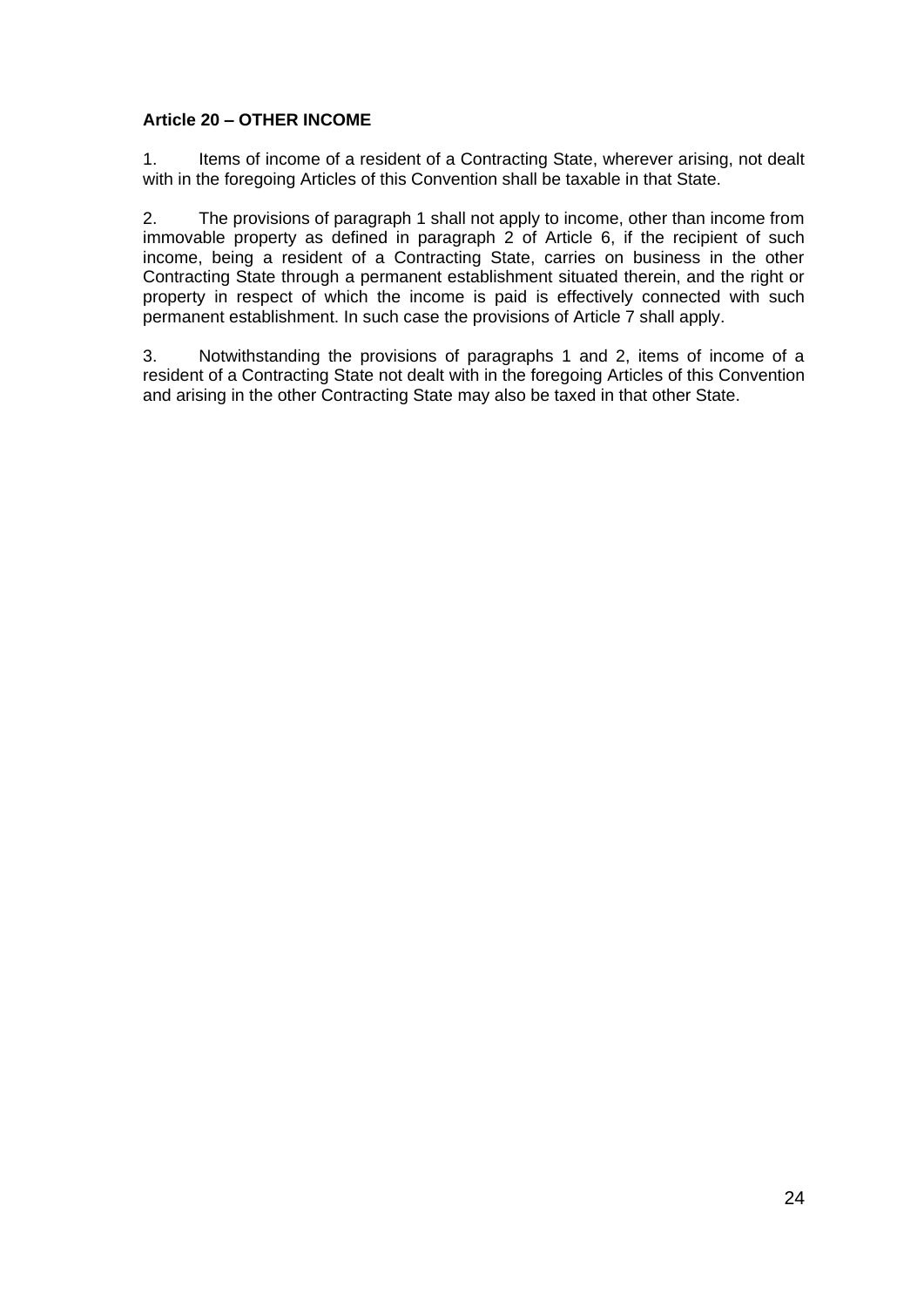# **CHAPTER IV TAXATION OF CAPITAL**

# **Article 21 – CAPITAL**

1. Capital represented by immovable property referred to in Article 6, owned by a resident of a Contracting State and situated in the other Contracting State, may be taxed in that other State.

2. Capital represented by movable property forming part of the business property of a permanent establishment which an enterprise of a Contracting State has in the other Contracting State may be taxed in that other State.

3. Capital represented by ships or aircraft operated in international traffic and by movable property pertaining to the operation of such ships or aircraft, shall be taxable only in the Contracting State in which the profits from the aforesaid ships or aircraft are taxable according to the provisions of Article 8.

4. All other elements of capital of a resident of a Contracting State shall be taxable only in that State.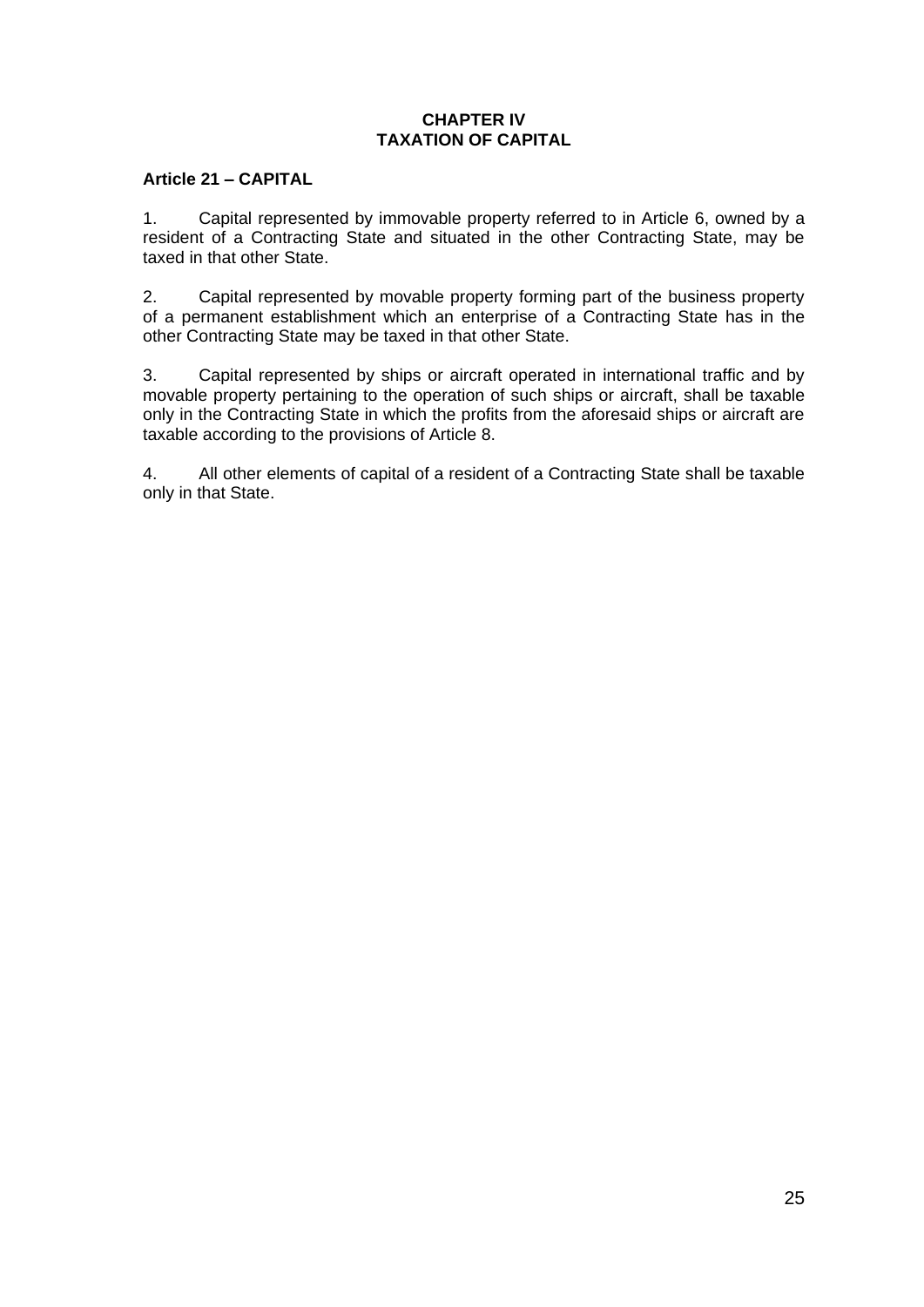# **Article 22 – INCOME FROM HYDROCARBONS AND NATURAL RESOURCES**

1. The provisions of this Article shall apply notwithstanding any other provisions of this Convention where activities (in this Article called "relevant offshore activities"), are carried on offshore in connection with the exploration or exploitation of the sea bed and subsoil and their natural resources situated in a Contracting State.

2. An enterprise of a Contracting State which carries on relevant offshore activities in the other Contracting State in connection with the exploration or exploitation of the sea bed and sub-soil and their natural resources situated in that other State shall, subject to paragraphs 3 and 4, be deemed in relation to those activities to be carrying on business in that other State through a permanent establishment situated therein.

3. The provisions of paragraph 2 shall not apply where the activities are carried on for a period not exceeding 30 days in the aggregate in any twelve month period. However, for the purposes of this paragraph:

- (a) activities carried on by an enterprise associated with another enterprise shall be regarded as carried on by the enterprise with which it is associated if the activities in question are substantially the same as those carried on by the last-mentioned enterprise;
- (b) two enterprises shall be deemed to be associated if one is controlled directly or indirectly by the other, or both are controlled directly or indirectly by a third person or persons.

4. Salaries, wages and similar remuneration derived by a resident of a Contracting State in respect of an employment connected with the exploration or exploitation of the seabed and subsoil and their natural resources situated in the other Contracting State may, to the extent that the duties are performed offshore in that other State, be taxed in that other State provided that the employment offshore is carried on for a period exceeding 30 days in the aggregate in any twelve month period.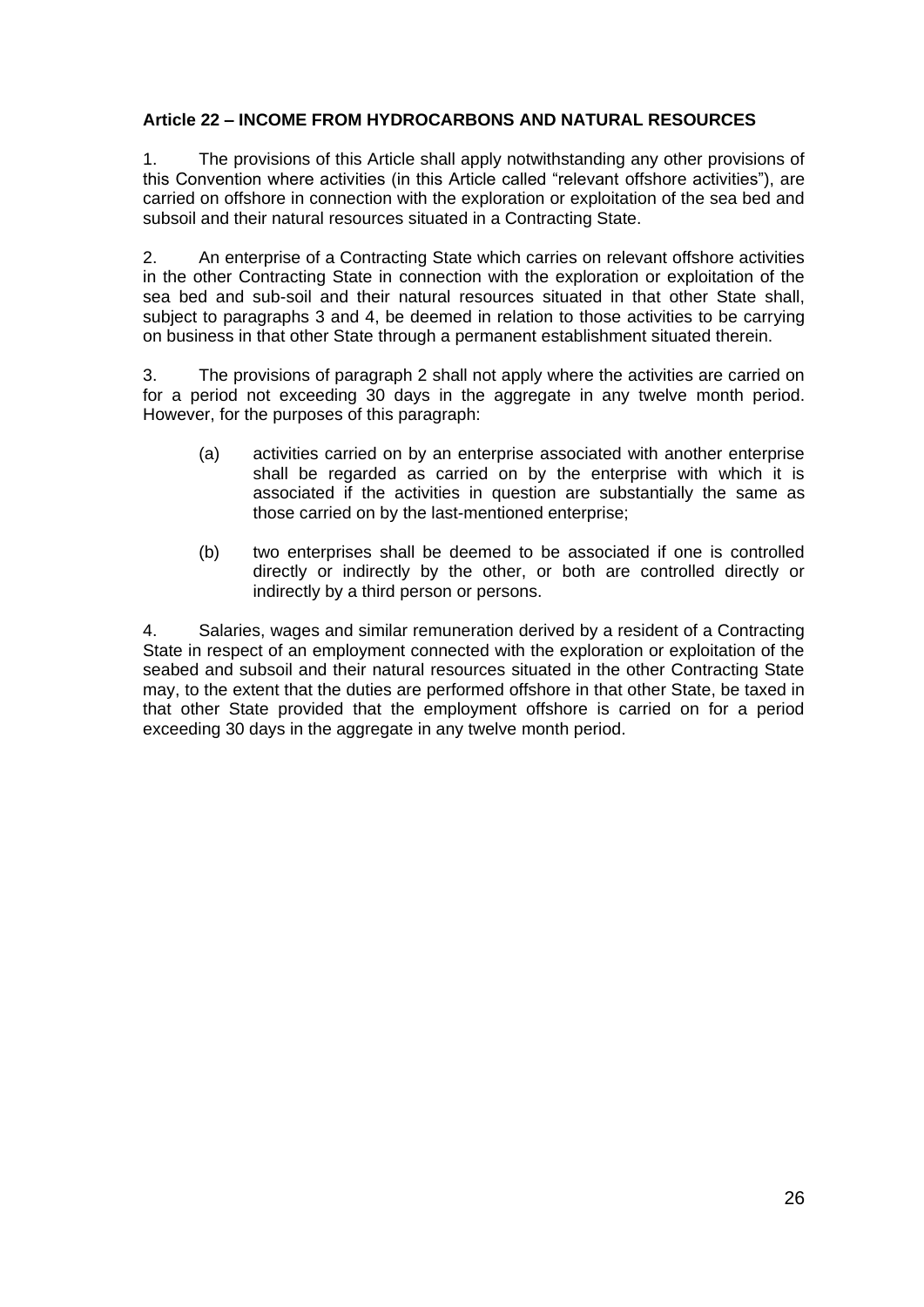### **CHAPTER V METHODS FOR ELIMINATION OF DOUBLE TAXATION**

### **Article 23 – ELIMINATION OF DOUBLE TAXATION**

1. In the case of the Hellenic Republic, double taxation shall be eliminated as follows:

- (a) Where a resident of the Hellenic Republic derives income or owns capital which, in accordance with the provisions of this Convention, may be taxed in Singapore, the Hellenic Republic shall allow:
	- (i) as a deduction from the tax on the income of that resident, an amount equal to the income tax paid in Singapore;
	- (ii) as a deduction from the tax on the capital of that resident, an amount equal to the capital tax paid in Singapore.
- (b) Such deduction in either case shall not, however, exceed that part of the income tax or capital tax, as computed before the deduction is given, which is attributable, as the case may be, to the income or the capital which may be taxed in that other State.
- 2. In the case of Singapore, double taxation shall be eliminated as follows:

Where a resident of Singapore derives income from the Hellenic Republic which, in accordance with the provisions of this Convention, may be taxed in the Hellenic Republic, Singapore shall, subject to its laws regarding the allowance as a credit against Singapore tax of tax payable in any country other than Singapore, allow the Hellenic tax paid, whether directly or by deduction, as a credit against the Singapore tax payable on the income of that resident. Where such income is a dividend paid by a company which is a resident of the Hellenic Republic to a resident of Singapore which is a company owning directly or indirectly not less than 10 per cent of the share capital of the first-mentioned company, the credit shall take into account the Hellenic tax paid by that company on the portion of its profits out of which the dividend is paid.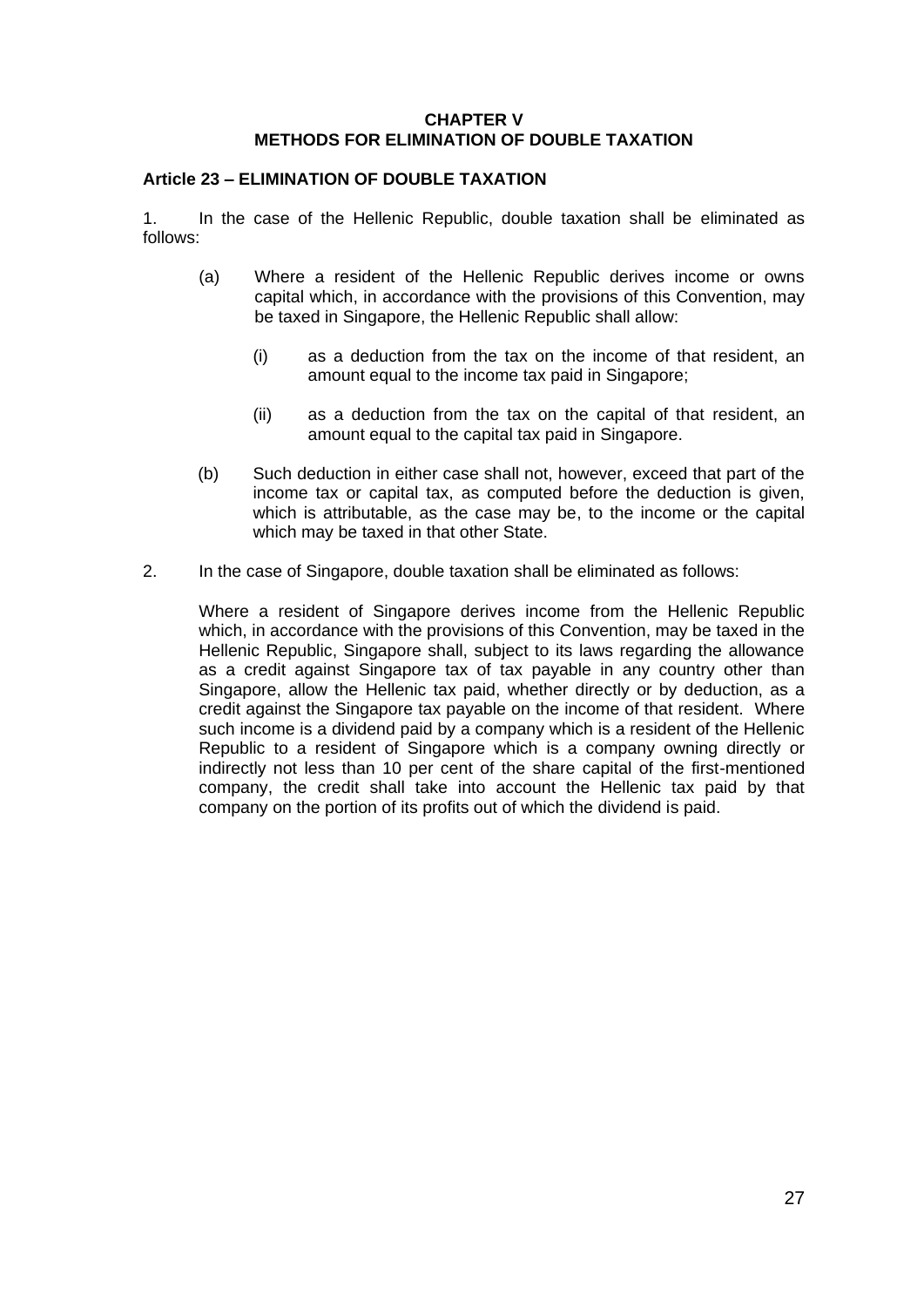### **CHAPTER VI SPECIAL PROVISIONS**

#### **Article 24 – NON-DISCRIMINATION**

1. Nationals of a Contracting State shall not be subjected in the other Contracting State to any taxation or any requirement connected therewith, which is other or more burdensome than the taxation and connected requirements to which nationals of that other State in the same circumstances, in particular with respect to residence, are or may be subjected.

2. Stateless persons who are residents of a Contracting State shall not be subjected in either Contracting State to any taxation or any requirement connected therewith, which is other or more burdensome than the taxation and connected requirements to which nationals of the State concerned in the same circumstances, in particular with respect to residence, are or may be subjected.

3. The taxation on a permanent establishment which an enterprise of a Contracting State has in the other Contracting State shall not be less favourably levied in that other State than the taxation levied on enterprises of that other State carrying on the same activities.

4. Except where the provisions of paragraph 1 of Article 9, paragraph 8 of Article 11, or paragraph 6 of Article 12, apply, interest, royalties and other disbursements paid by an enterprise of a Contracting State to a resident of the other Contracting State shall, for the purpose of determining the taxable profits of such enterprise, be deductible under the same conditions as if they had been paid to a resident of the firstmentioned State. Similarly, any debts of an enterprise of a Contracting State to a resident of the other Contracting State shall, for the purpose of determining the taxable capital of such enterprise, be deductible under the same conditions as if they had been contracted to a resident of the first-mentioned State.

5. Enterprises of a Contracting State, the capital of which is wholly or partly owned or controlled, directly or indirectly, by one or more residents of the other Contracting State, shall not be subjected in the first-mentioned State to any taxation or any requirement connected therewith which is other or more burdensome than the taxation and connected requirements to which other similar enterprises of the first-mentioned State are or may be subjected.

6. Where a Contracting State grants tax incentives to its nationals designed to promote economic or social development in accordance with its national policy and criteria, it shall not be construed as discrimination under this Article.

7. This Article shall not be construed as obliging a Contracting State to grant to residents of the other Contracting State any personal allowances, reliefs and reductions for taxation purposes on account of civil status or family responsibilities which it grants to its own residents.

8. The provisions of this Article shall apply to the taxes which are the subject of this Convention.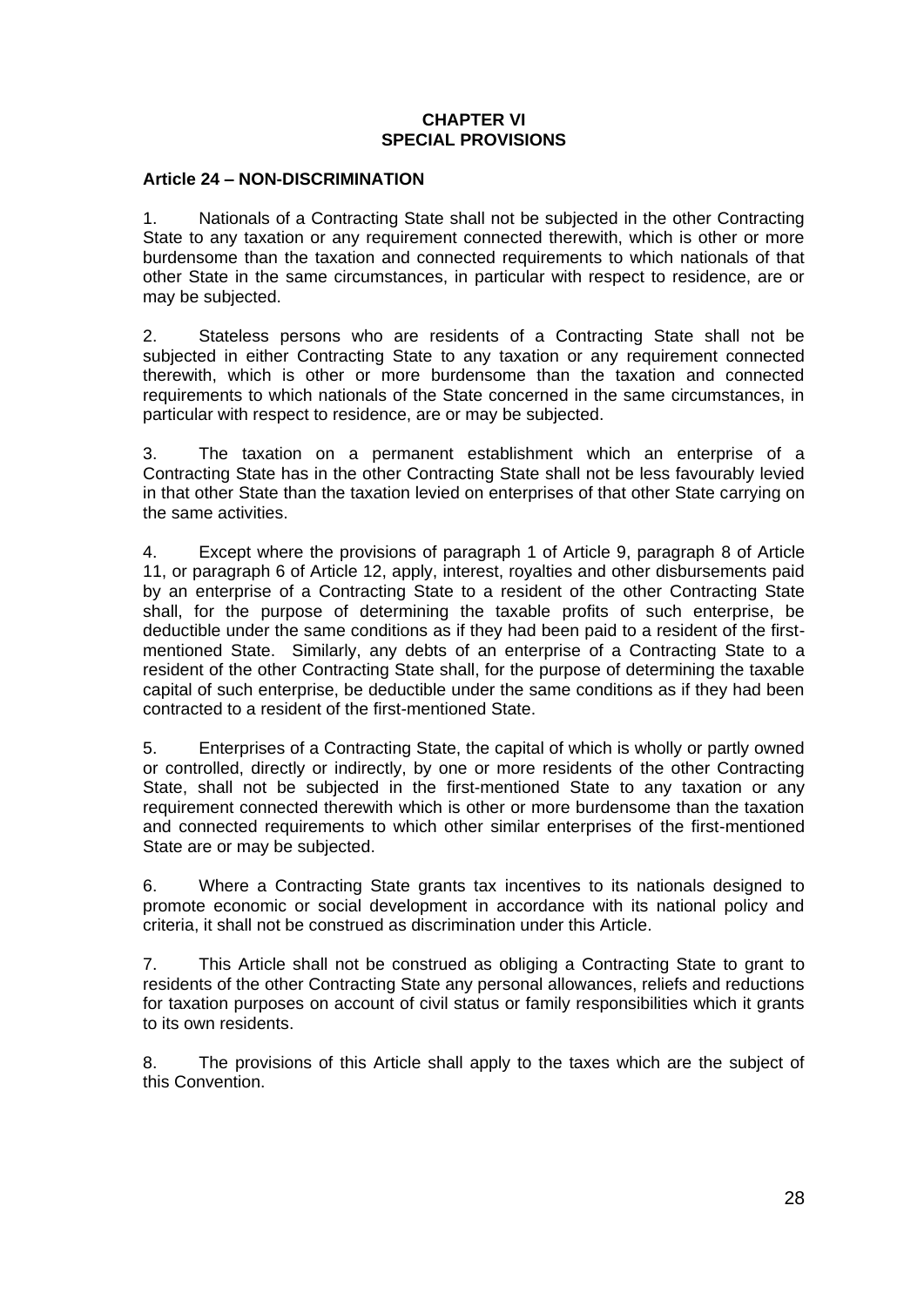### **Article 25 – ENTITLEMENT TO BENEFITS**

Notwithstanding the other provisions of this Convention, a benefit under this Convention shall not be granted in respect of an item of income or capital if it is reasonable to conclude, having regard to all relevant facts and circumstances, that obtaining that benefit was one of the principal purposes of any arrangement or transaction that resulted directly or indirectly in that benefit, unless it is established that granting that benefit in these circumstances would be in accordance with the object and purpose of the relevant provisions of this Convention.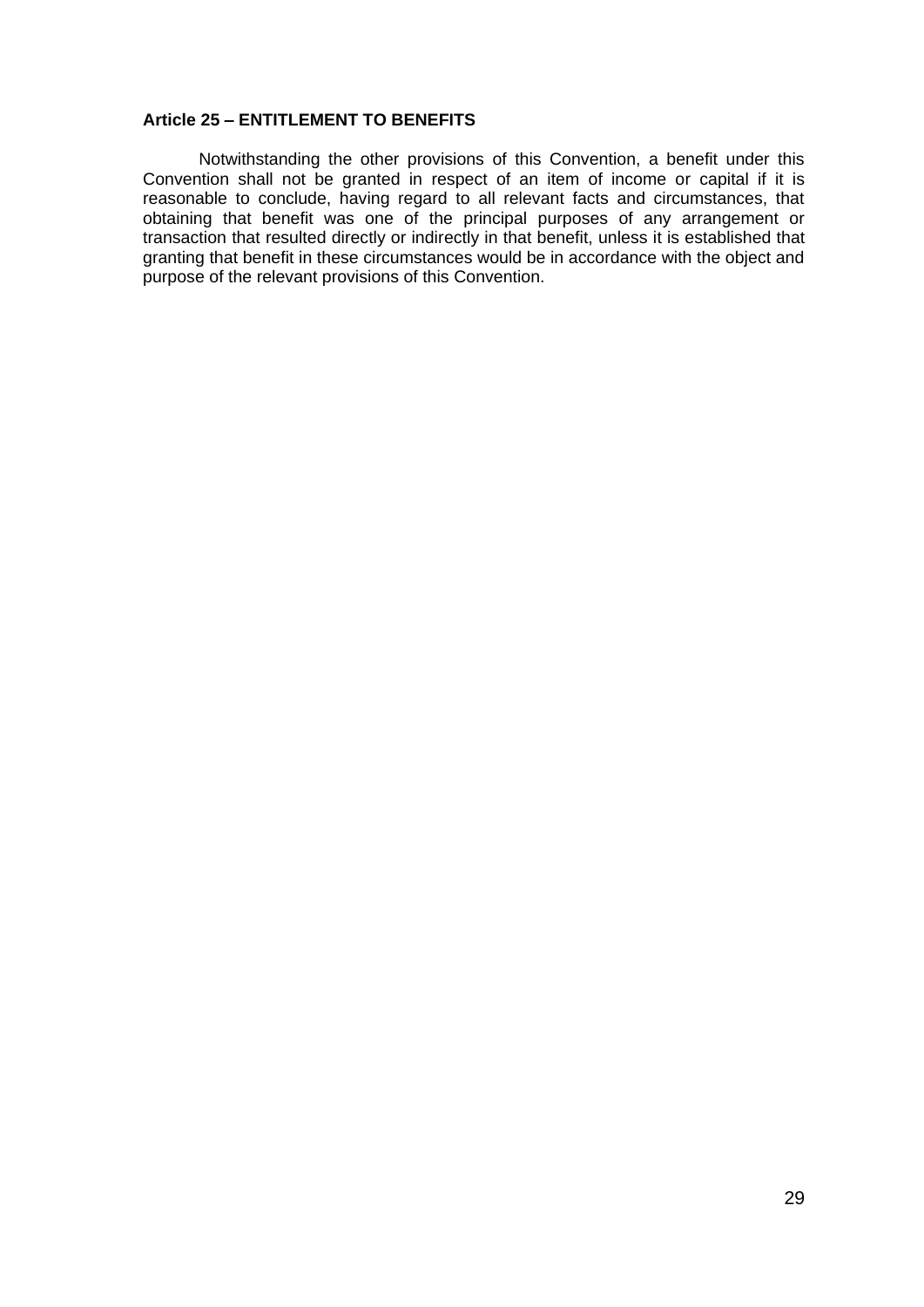# **Article 26 – MUTUAL AGREEMENT PROCEDURE**

1. Where a person considers that the actions of one or both of the Contracting States result or will result for him in taxation not in accordance with the provisions of this Convention, he may, irrespective of the remedies provided by the domestic law of those States, present his case to the competent authority of the Contracting State of which he is a resident or, if his case comes under paragraph 1 of Article 24, to that of the Contracting State of which he is a national. The case must be presented within three years from the first notification of the action resulting in taxation not in accordance with the provisions of the Convention.

2. The competent authority shall endeavour, if the objection appears to it to be justified and if it is not itself able to arrive at a satisfactory solution, to resolve the case by mutual agreement with the competent authority of the other Contracting State, with a view to the avoidance of taxation which is not in accordance with the Convention. Any agreement reached shall be implemented notwithstanding any time limits in the domestic law of the Contracting States.

3. The competent authorities of the Contracting States shall endeavour to resolve by mutual agreement any difficulties or doubts arising as to the interpretation or application of the Convention. They may also consult together for the elimination of double taxation in cases not provided for in the Convention.

4. The competent authorities of the Contracting States may communicate with each other directly for the purpose of reaching an agreement in the sense of the preceding paragraphs.

- 5. Where,
	- (a) under paragraph 1, a person has presented a case to the competent authority of a Contracting State on the basis that the actions of one or both of the Contracting States have resulted for that person in taxation not in accordance with the provisions of this Convention, and
	- (b) the competent authorities are unable to reach an agreement to resolve that case pursuant to paragraph 2 within two years from the date when all the information required by the competent authorities in order to address the case has been provided to both competent authorities,

any unresolved issues arising from the case shall be submitted to arbitration if the person so requests in writing. These unresolved issues shall not, however, be submitted to arbitration if a decision on these issues has already been rendered by a court or administrative tribunal of either State. Unless a person directly affected by the case does not accept the mutual agreement that implements the arbitration decision, that decision shall be binding on both Contracting States and shall be implemented notwithstanding any time limits in the domestic laws of these States. The competent authorities of the Contracting States shall by mutual agreement settle the mode of application of this paragraph.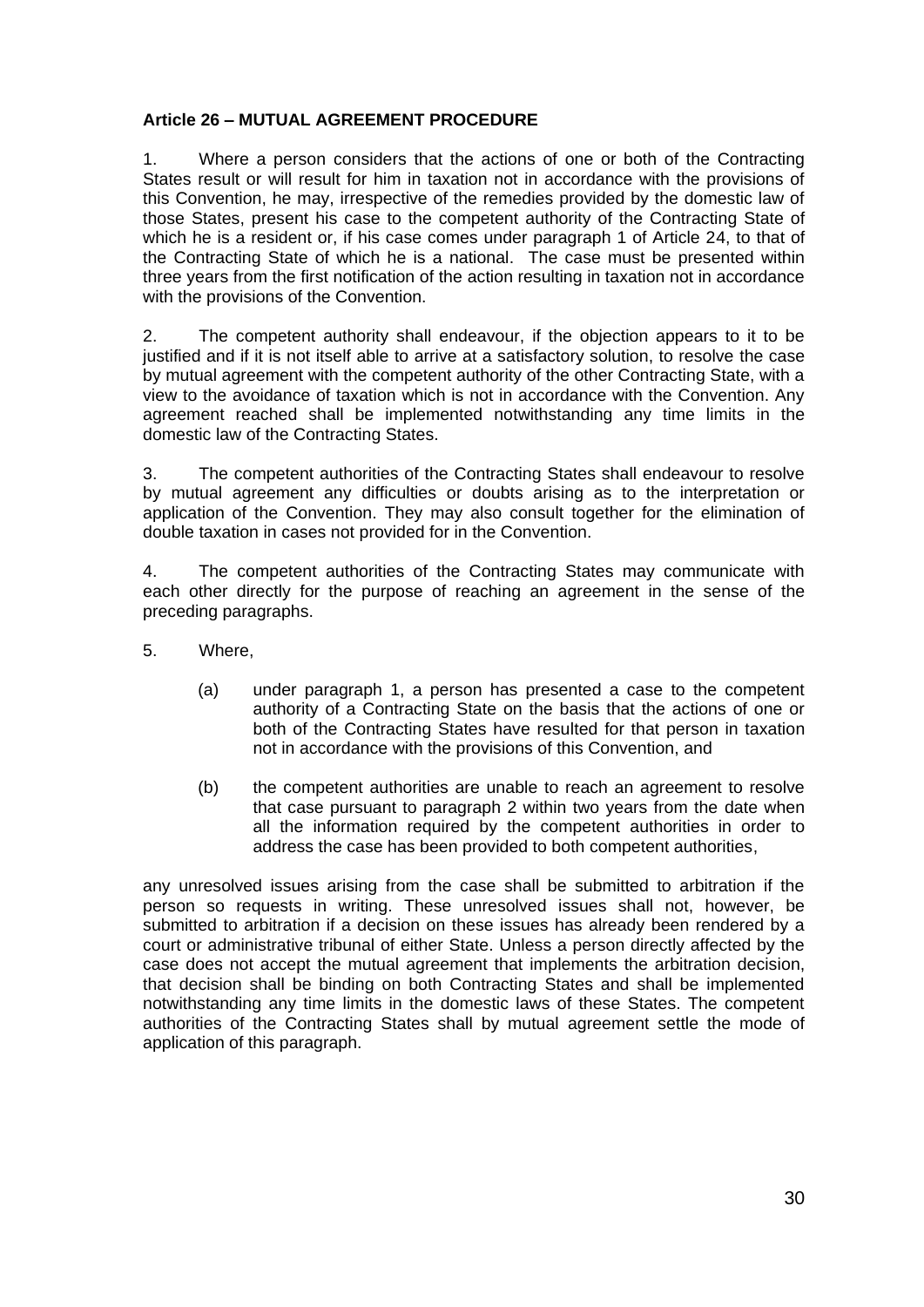# **Article 27 – EXCHANGE OF INFORMATION**

1. The competent authorities of the Contracting States shall exchange such information as is foreseeably relevant for carrying out the provisions of this Convention or to the administration or enforcement of the domestic laws concerning taxes of every kind and description imposed on behalf of the Contracting States, or of their political subdivisions or local authorities, insofar as the taxation thereunder is not contrary to the Convention. The exchange of information is not restricted by Articles 1 and 2.

2. Any information received under paragraph 1 by a Contracting State shall be treated as secret in the same manner as information obtained under the domestic laws of that State and shall be disclosed only to persons or authorities (including courts and administrative bodies) concerned with the assessment or collection of, the enforcement or prosecution in respect of, the determination of appeals in relation to the taxes referred to in paragraph 1, or the oversight of the above. Such persons or authorities shall use the information only for such purposes. They may disclose the information in public court proceedings or in judicial decisions. Notwithstanding the foregoing, information received by a Contracting State may be used for other purposes when such information may be used for such other purposes under the laws of both States and the competent authority of the supplying State authorises such use.

3. In no case shall the provisions of paragraphs 1 and 2 be construed so as to impose on a Contracting State the obligation:

- (a) to carry out administrative measures at variance with the laws and administrative practice of that or of the other Contracting State;
- (b) to supply information which is not obtainable under the laws or in the normal course of the administration of that or of the other Contracting State;
- (c) to supply information which would disclose any trade, business, industrial, commercial or professional secret or trade process, or information the disclosure of which would be contrary to public policy (ordre public).

4. If information is requested by a Contracting State in accordance with this Article, the other Contracting State shall use its information gathering measures to obtain the requested information, even though that other State may not need such information for its own tax purposes. The obligation contained in the preceding sentence is subject to the limitations of paragraph 3 but in no case shall such limitations be construed to permit a Contracting State to decline to supply information solely because it has no domestic interest in such information.

5. In no case shall the provisions of paragraph 3 be construed to permit a Contracting State to decline to supply information solely because the information is held by a bank, other financial institution, nominee or person acting in an agency or a fiduciary capacity or because it relates to ownership interests in a person.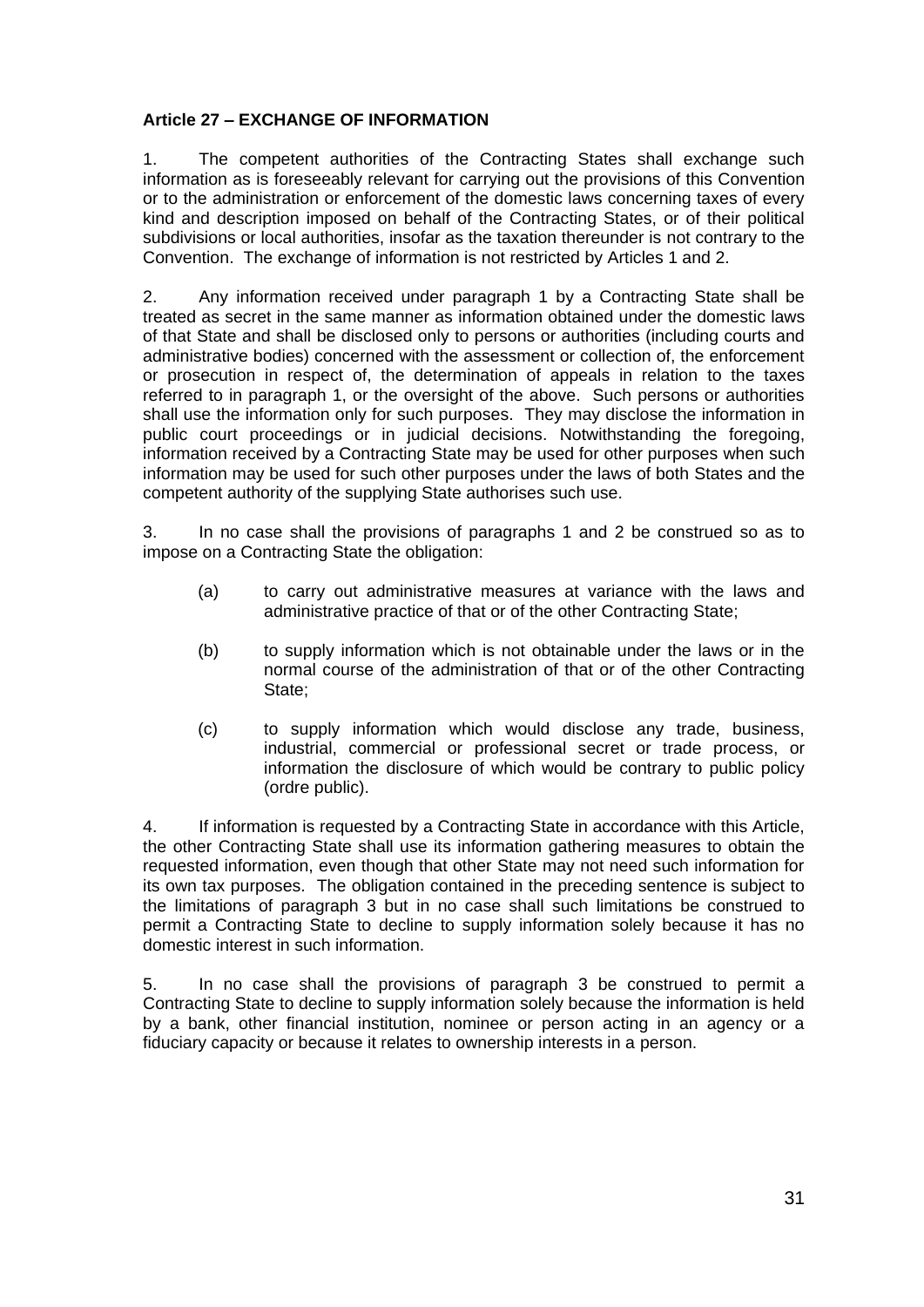### **Article 28 – MEMBERS OF DIPLOMATIC MISSIONS AND CONSULAR POSTS**

Nothing in this Convention shall affect the fiscal privileges of members of diplomatic missions or consular posts under the general rules of international law or under the provisions of special agreements.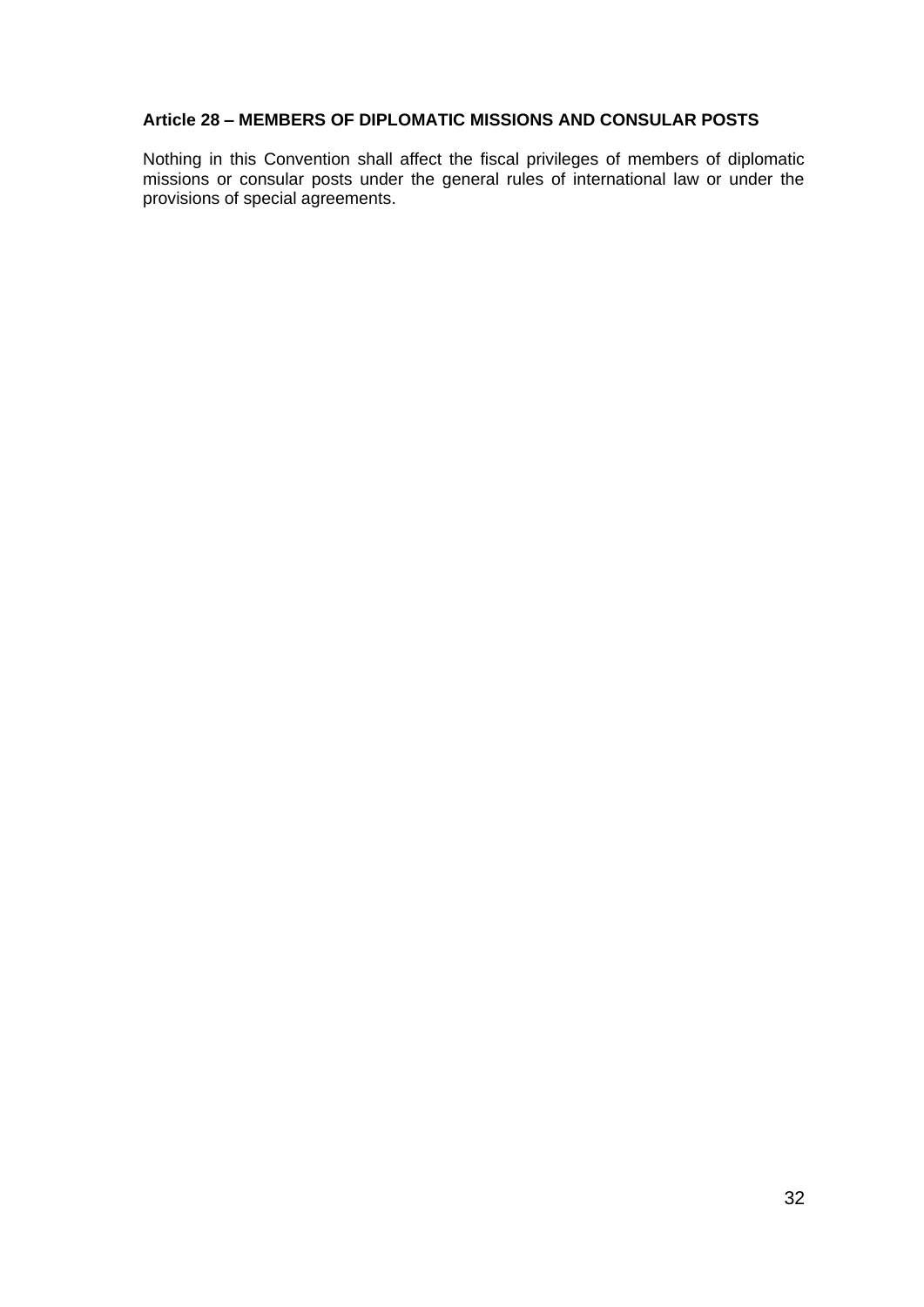### **CHAPTER VII FINAL PROVISIONS**

#### **Article 29 – ENTRY INTO FORCE**

1. Each of the Contracting States shall notify the other, through diplomatic channels, of the completion of the procedures required by its law for the bringing into force of this Convention. This Convention shall enter into force on the date of the latter of these notifications and shall thereupon have effect:

- (a) in the Hellenic Republic:
	- (i) in respect of taxes withheld at source, for amounts paid or credited on or after 1<sup>st</sup> January of the calendar year next following the date on which this Convention enters into force;
	- (ii) in respect of other taxes, for taxes levied for periods beginning on or after 1<sup>st</sup> January of the calendar year next following the date on which this Convention enters into force; and
	- (iii) in respect of Article 27 (Exchange of Information), for requests made on or after the date on which this Convention enters into force concerning information for taxes relating to taxable periods beginning on or after 1<sup>st</sup> January of the calendar year next following the date on which this Convention enters into force; or where there is no taxable period, for all charges to tax arising on or after 1<sup>st</sup> January of the calendar year next following the date on which this Convention enters into force; and
- (b) in Singapore:
	- (i) in respect of taxes withheld at source, for amounts paid, deemed to be paid or liable to be paid (whichever is the earliest) on or after 1<sup>st</sup> January of the calendar year next following the date on which this Convention enters into force:
	- (ii) in respect of taxes chargeable (other than taxes withheld at source), for taxes levied for periods beginning on or after 1<sup>st</sup> January of the calendar year next following the date on which this Convention enters into force; and
	- (iii) in respect of Article 27 (Exchange of Information), for requests made on or after the date on which this Convention enters into force concerning information for taxes relating to taxable periods beginning on or after 1<sup>st</sup> January of the calendar year next following the date on which this Convention enters into force; or where there is no taxable period, for all charges to tax arising on or after 1<sup>st</sup> January of the calendar year next following the date on which this Convention enters into force.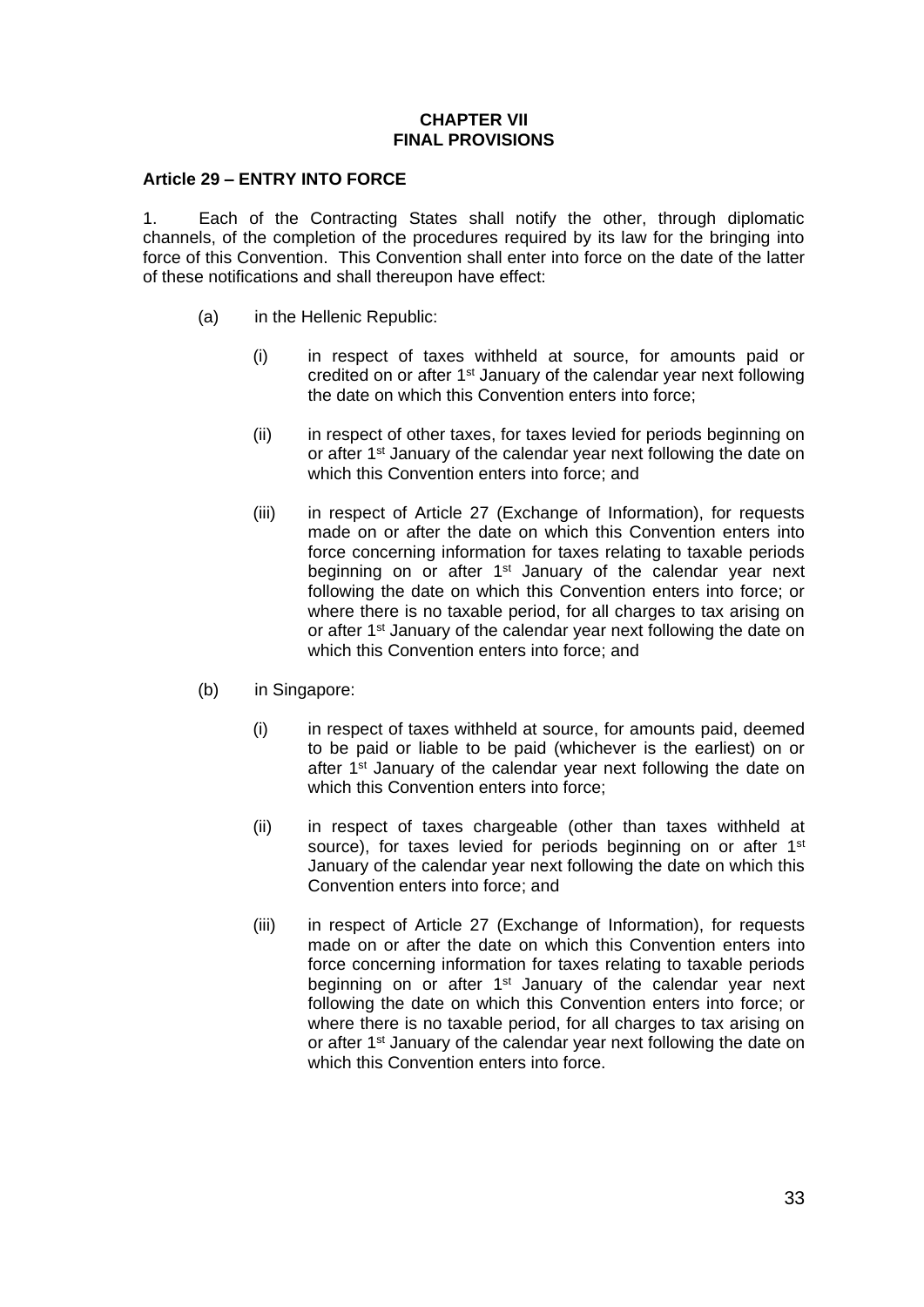#### **Article 30 – TERMINATION**

This Convention shall remain in force until terminated by one of the Contracting States. Either Contracting State may terminate this Convention, through diplomatic channels, by giving notice of termination at least six months before the end of any calendar year beginning after the expiry of five years from the date of entry into force of this Convention. In such event, this Convention shall cease to have effect:

- (a) in the Hellenic Republic:
	- (i) in respect of taxes withheld at source, for amounts paid or credited after the end of that calendar year in which notice of termination is given;
	- (ii) in respect of other taxes, for taxes levied for periods beginning on or after 1<sup>st</sup> January of the calendar year next following that in which notice of termination is given; and
	- (iii) in all other cases, including requests made under Article 27 (Exchange of Information) after the end of that calendar year in which notice of termination is given; and
- (b) in Singapore:
	- (i) in respect of taxes withheld at source, for amounts paid, deemed to be paid or liable to be paid (whichever is the earliest) after the end of that calendar year in which notice of termination is given;
	- (ii) in respect of taxes chargeable (other than taxes withheld at source), for taxes levied for periods beginning on or after 1<sup>st</sup> January of the calendar year next following that in which notice of termination is given; and
	- (iii) in all other cases, including requests made under Article 27 (Exchange of Information) after the end of that calendar year in which notice of termination is given.

IN WITNESS WHEREOF the undersigned, duly authorised thereto, have signed this Convention.

Done in duplicate at Singapore on this 30<sup>th</sup> day of May 2019 in two originals, in the English and Greek languages, each text being equally authentic, the English text prevailing in case of doubt.

For the Government of For the Government of The Republic of Singapore

Dr. Vivian Balakrishnan Minister for Foreign Affairs The Hellenic Republic

Georgios Katrougkalos Minister for Foreign Affairs